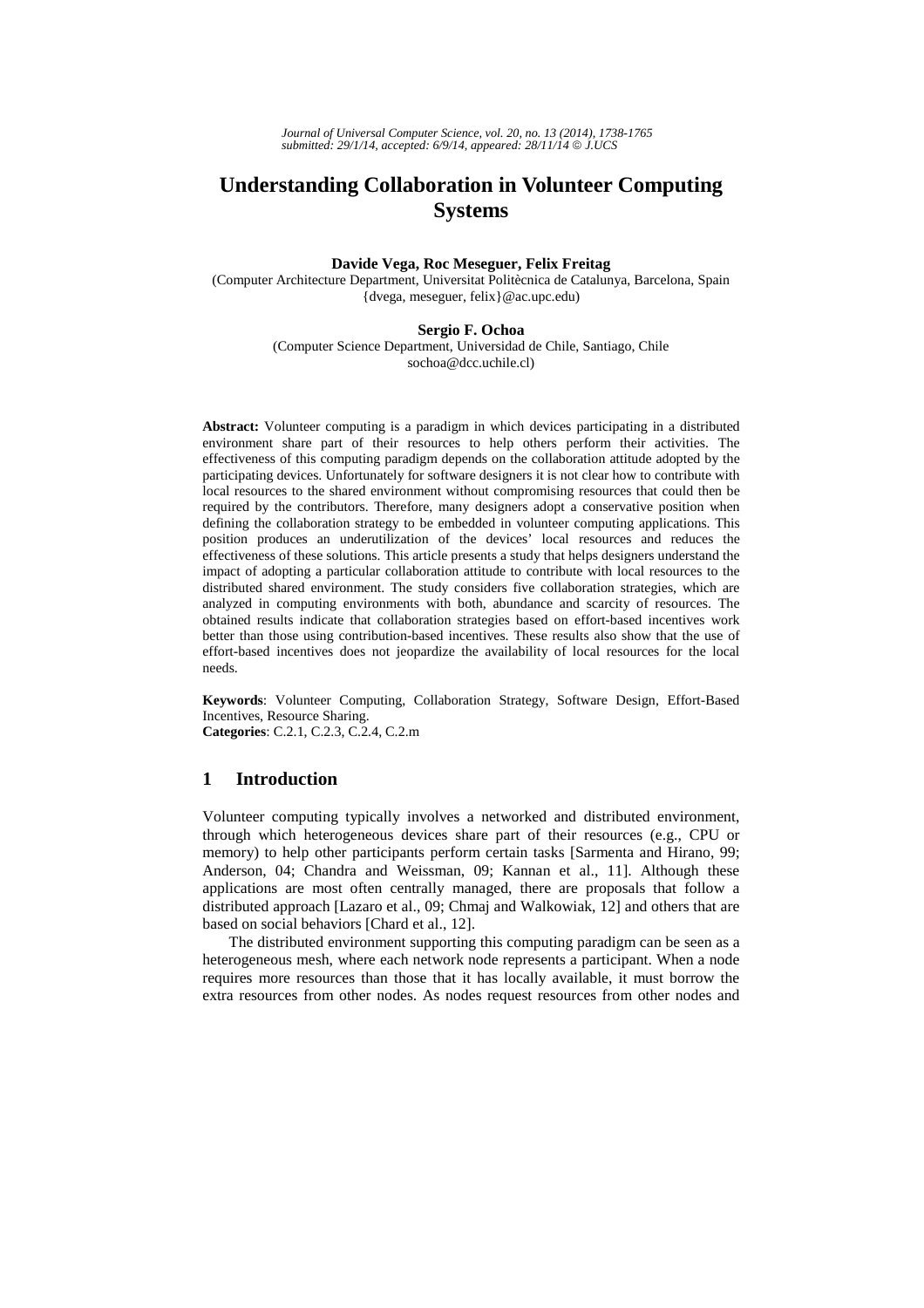also provide their own resources to others, a sharing ecosystem is created in which the participants share time slots of their resources. In order to have a sustainable ecosystem, the participants must return the borrowed resources once they are no longer needed.

This computing paradigm has been used to support several types of applications, such as crowdsensing [Campbell et al., 06; Ganti et al., 11], mobile collaboration [Ochoa et al., 11; Monares et al., 11] and grid computing [Cankar et al., 13; Bittencourt et al., 12]. Over recent years volunteer computing has started to be used to support not only collaborative solutions, but also some ubiquitous applications and ambient intelligence systems.

In volunteer computing, counting on a free and unrestricted access to the shared resources, without the need to contribute to the environment would probably lead to the collapse of the environment. Therefore, that solution becomes useless. This problem is known as the "tragedy of the commons" [Hardin, 68], and it is typically caused by nodes engaging in free-riding [Sirivianos et al., 07].

Designers of volunteer computing applications must avoid the environment collapse, therefore the devices running these applications must contribute with resources that can be used by others. However, in order to do that, these designers have to deal with two dilemmas: (1) how many resources they should share with others, and (2) when to share them.

Many previous proposals use incentives mechanisms to promote collaboration among nodes, and thus dealing with the stated problem. These incentives regulate the global and individual benefits, by encouraging nodes to collaborate, granting them a fair return for their contributions. Traditional methods typically use absolute metrics of contribution (e.g.,, each node calculates the expected return of its decisions) to determine when a resource can be shared with other peers. This approach typically discriminates nodes with few resources and does not provide a fair scenario for sharing resources [Vega et al., 13a].

Trying to help designers address the stated dilemmas, this paper extends on a previous work [Vega et al., 13a] and presents a study that explores the use of different collaboration strategies to motivate network nodes to share resources with others. The impact of using these strategies is analyzed from the contributor and environment point of view.

In order to determine the impact of using each strategy we performed several simulations that considered collaboration environments with abundance and scarcity of resources. The obtained results show that the effort-based incentives allow participants to accomplish at least the same number of tasks as when contributionbased incentives are used. Moreover, in the first case the nodes having few resources are not discriminated by the rest of participants, resulting thus in a more robust and fair collaboration process. Several features of the collaboration process are analyzed and discussed in this paper in order to demonstrate that this finding is not by chance. These study results help designers make more informed decisions during the design of volunteer computing applications.

The next section presents the related work. Section 3 describes the framework used in this study. Section 4 shows and discusses the obtained results. Section 5 presents the conclusions and the future work.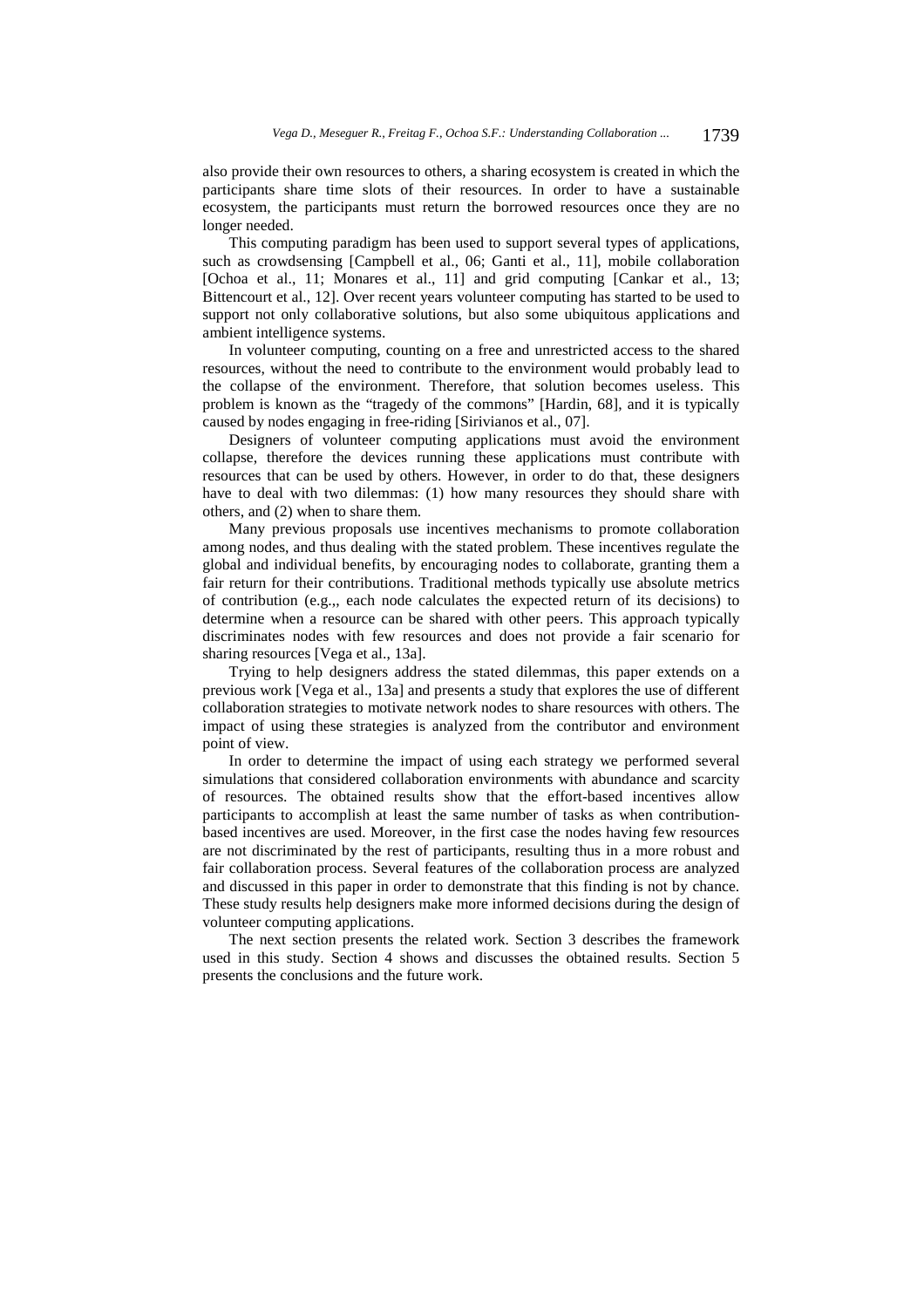# **2 Related Work**

Incentive mechanisms for promoting cooperation have been studied on Peer-to-Peer (P2P) resource sharing and volunteer computing scenarios in order to convey selfishness behaviors from both: a theoretical and practical point of view. Theoretical approaches address the cooperation problem through game theory, typically using some variation of the prisoner's dilemma game [Poundstone, 92]; e.g., the iterated prisoner's dilemma. In the case of repeated encounters among nodes (i.e., potential collaborators), positive interaction is very important for obtaining sustainable cooperation among participants [Rand et al., 09].

The theoretical models have helped designers understand what properties must hold such incentive mechanisms to fairly allocate heterogeneous resources in a cooperative way. Two properties are especially desirable in the design of the node cooperation strategy; *incentive-compatibility* and *envy-freeness,* to impose a notion of fairness on the outcomes of every action made by the nodes. The first property means that players cannot improve their utility by lying about its resources. The second one indicates that players cannot prefer to use the resources of a particular participant. In [Feldman and Lai, 11] the authors established that at least one mechanism exists that holds both properties for agents with heterogeneous capacities, if there are only two kinds of shared goods or if the individual goods' values are binary.

Another approach for providing fairness of effort-based strategies was proposed by Santos et al. [Santos et al., 13] who proposed the Quid Pro Quo (QPQ) mechanism to assign tasks on a self-organized and distributed scenario. QPQ also holds the envyfreeness property and the incentive-compatibility. However, as the previous theoretical models, it implicitly assumes that each participant scrupulously follows the specification of these mechanisms.

The practical approaches to address fair cooperation are mainly based on the proposal of BitTorrent [Cohen, 08]; a popular P2P protocol for file distribution. A key for the BitTorrent success lies in its Tit-For-Tat strategy, a reciprocity based mechanism, which works reasonably well to foster cooperation among downloading peers. In this scenario, some studies argue that nodes contributing more resources should receive in return better service than those that contribute less [Fan et al., 06; Levin et al., 08]. These contribution-based mechanisms are simple and efficient in most cases; however they are unfair [Bharambe et al., 06; Piatek et al., 07], because some nodes end up contributing much more than they download.

In [Fan et al., 06] the authors present a general heterogeneous model to evaluate the tradeoff between performance and fairness in BitTorrent systems. This work shows that the current protocol used in BitTorrent is only one of many possible solutions; in this case, the fairness metric is used to indicate incentive compatibility. The work also proposes three rate assignment strategies to optimize respectively one of the following variables: average downloading time, perfect fairness or max-min allocation. They also present a simple design knob that helps designers analyze the possible tradeoffs (in terms of performance) that the use of a certain rate assignment strategy has on the collaboration space. The performance is quantified in terms of both, average downloading time and fairness. A performance evaluation is finally conducted to show the merits and properties of BitTorrent-like protocols.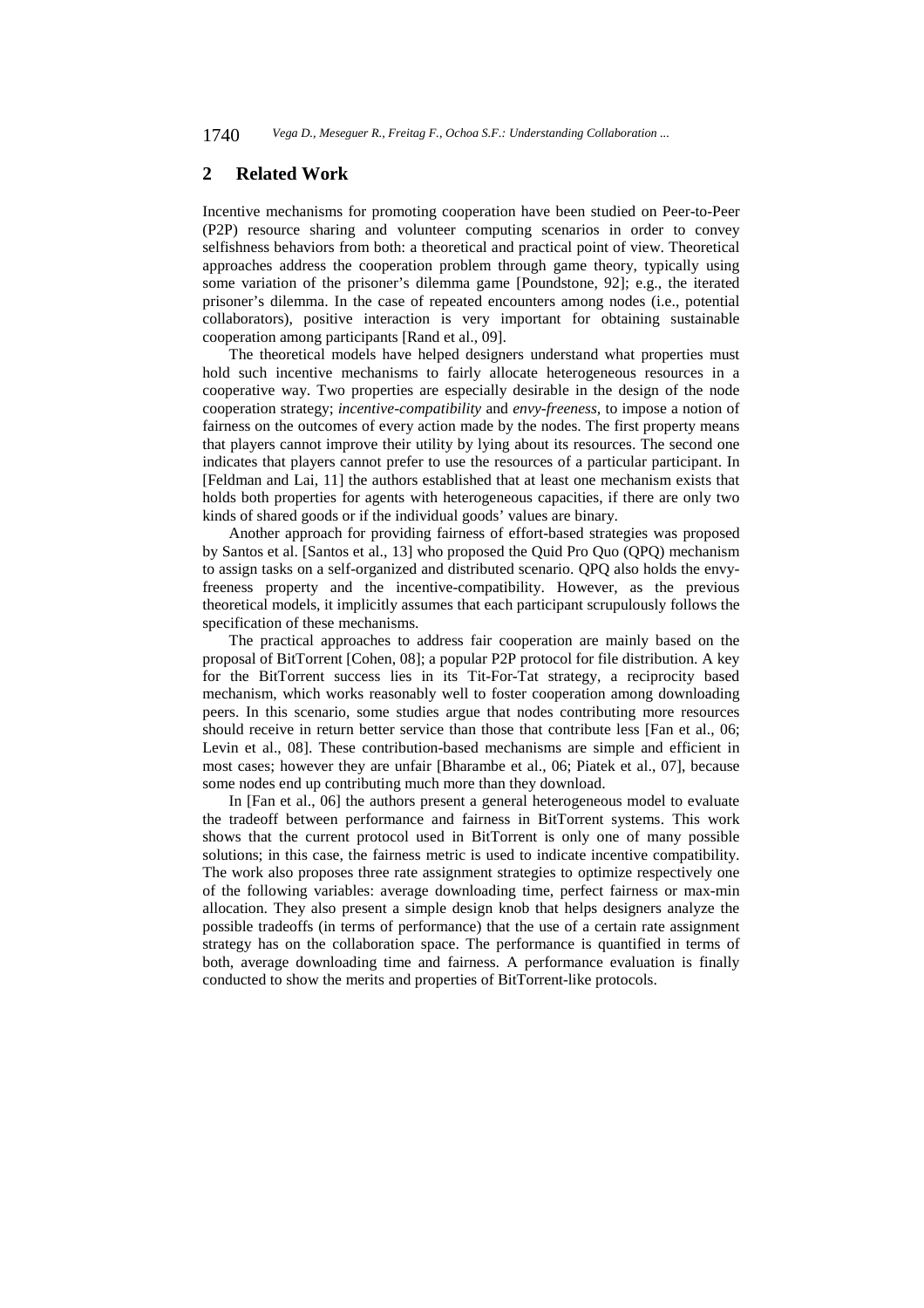Similarly, the proposal in [Jia et al., 11a] focuses on the performance analysis of different policies using Tit-For-Tat. These authors introduce a model that characterizes the relationship between a peer's performance and the design parameters of the BitTorrent protocol. These parameters determine the effectiveness of the incentive mechanism for the nodes. This model is then used to determine how the incentive mechanism can be adjusted to enhance reciprocity or reduce inequity in the collaboration scenario. However, it has been demonstrated that when we apply contribution-based mechanisms in heterogeneous scenarios, the nodes tend to share and cooperate only between equals – in terms of resources [Legout et al., 07]. Hence, nodes with scarce resources suffer discrimination because they do not have enough resources to contribute. While these works focus on a particular strategy, we analyze the performance of different collaboration incentives from a higher level.

Recently, a new practical scenario, named private BitTorrent communities, has appeared [Zhang et al., 10]. Such a proposal aims to motivate the resource uploading in P2P networks. Community administrators specify a minimum uploading threshold that must be addressed by the community members. In this way, it is guaranteed that each peer provides a certain level of contribution to the community. This mechanism, known as Sharing Ratio Enforcement (SRE), is very effective in increasing supply [Chen et al., 10]. However, [Jia et al., 11b] show that SRE has two undesired negative effects: (1) peers are forced to seed for long times and (2) SRE discriminates against peers with low bandwidth capacity.

Although most of the BitTorrent incentives are contribution based, Rahman et al. [Rahman et al., 10] show that these systems can also be used with effort-based incentives. The use of such a strategy showed a greater utilization of the available resources and a reduction of the download times in slow peers.

The problem of finding appropriate incentives to make nodes cooperate in a distributed collaborative system is also present in cloud computing scenarios. In order to address the problem, Cloud@Home [Cunsolo et al., 09] combined the cloud and volunteer computing paradigms, generalizing volunteer computing environments using cloud principles and techniques. Their vision is that user-contributed resources can form a cloud ready to inter-operate with the commercial ones, but they maintain a centralized structure within the clouds.

A different approach is proposed in the project Cloud4Home [Kannan et al., 11], which is focused on edge storage. Cloud4Home uses virtualization technologies to create data services, so that both, the locations of data objects used by these services and their processing are changeable. Therefore, the data manipulation can be adapted to needs and resource available for the collaborative application that uses the data.

Chandra and Weissman [Chandra and Weissman, 09] introduce the concept of nebulas, which is an alternative approach for creating cloud infrastructures using distributed voluntary resources. These nebulas enable both storage and computation, critical aspects to achieve locality for data-intensive computing. The proposal also presents the requirements and challenges for hosting such services on volunteer platforms, and some solutions to deal with these challenges.

Lazzaro et al. [Lazaro et al., 09] address this problem in cloud computing, desktop grids and peer-to-peer networks using non-dedicated and distributed resources. These researchers propose a model known as contributory computing, where users contribute their resources to be used collectively. They also propose a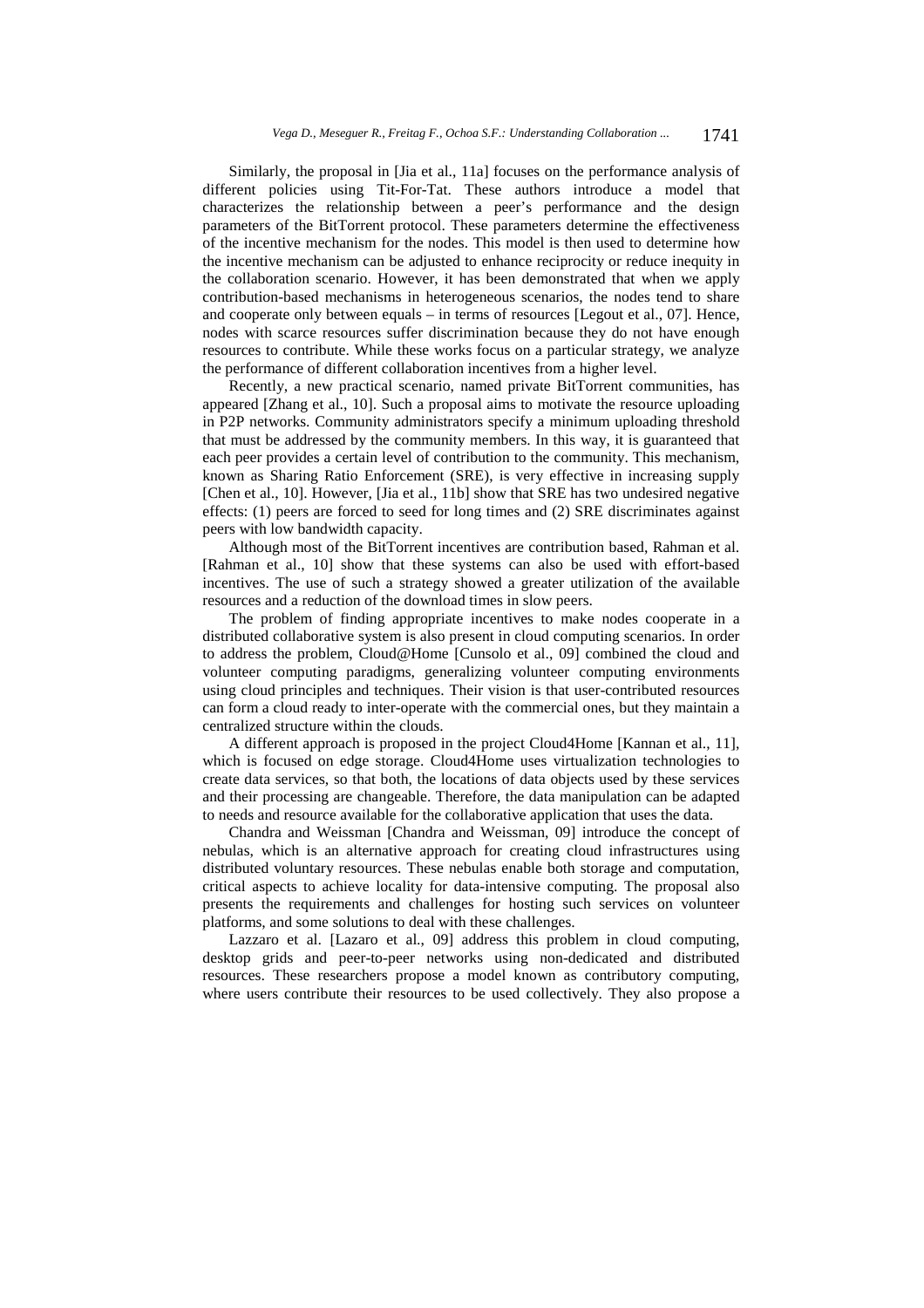layered architecture to support the model and discuss how the existing technologies can be used in a possible implementation of the system. Although this proposal is interesting, it does not take into account incentives for participation.

[Chmaj and Walkowiak, 12] propose a P2P approach to support volunteer computing. The proposal is focused on decision strategies developed for the system participants. Using simulation the authors evaluate its proposal in various scenarios. The obtained results indicate that the strategy known as peer-to-peer flow provides lower operational cost of the computing system, compared to other decision strategies such as unicast and anycast flows. According to the study results, the appropriate selection of the decision strategy impacts significantly on operational cost of the system.

Chard et al. [Chard et al., 12] propose the use of Social Cloud to share resources. A resource could encompass people, information, computing capacity, or software licenses—hence, a resource provides a particular capability that can be used by other members of a group or community. Resources shared in a Social Cloud are by definition heterogeneous and potentially complementary. In order to participate in a Social Cloud, each user must contribute with a certain amount of their resources. The sharing is controlled (or regulated) by a socially oriented market place, which adapts common allocation protocols to a social context.

Although these proposals are interesting and address the stated problem for particular computing scenarios, none of them provide particular answers to the design questions that appear at the application layer; for instance, what is the role played by the network topology on the effectiveness of the collaboration process? How does the resource availability impact the effectiveness of the collaboration strategy? Is there a collaboration strategy that is appropriate for most volunteer computing scenarios?

Using simulations to answer these questions, we analyze the effectiveness of various collaboration strategies considering abundance and scarcity of resources, and also two typical network topologies. We also explore the impact of using various collaboration strategies in a same distributed environment. The next section describes the experimentation framework involved in this study.

# **3 Experimentation Framework**

The simulations conducted in this study were performed with the cooperative game simulator described in [Vega et al., 11]. This tool allows us to configure a large number of scenarios, reproduce the experiments and isolate the variables to be observed. The time discrete simulator is also able to extract statistical results from the node's behavior when the nodes play an iterated prisoner dilemma game [Poundstone, 92].

We have considered a stationary network scenario for the simulations as a way to isolate the effect produced by the network topology and nodes features. Every network used in this study considered 125 nodes with different amounts of CPU slots (i.e., resources) for sharing. This number of network nodes was determined based on a previous study [Vega et al., 13b], where the authors discovered that although the distribution of the collaboration NSP (Node Success Percentage) follows the same pattern, the global cooperation willingness decreases with the network size. Hence, a small network was selected in order to assure a large margin for cooperation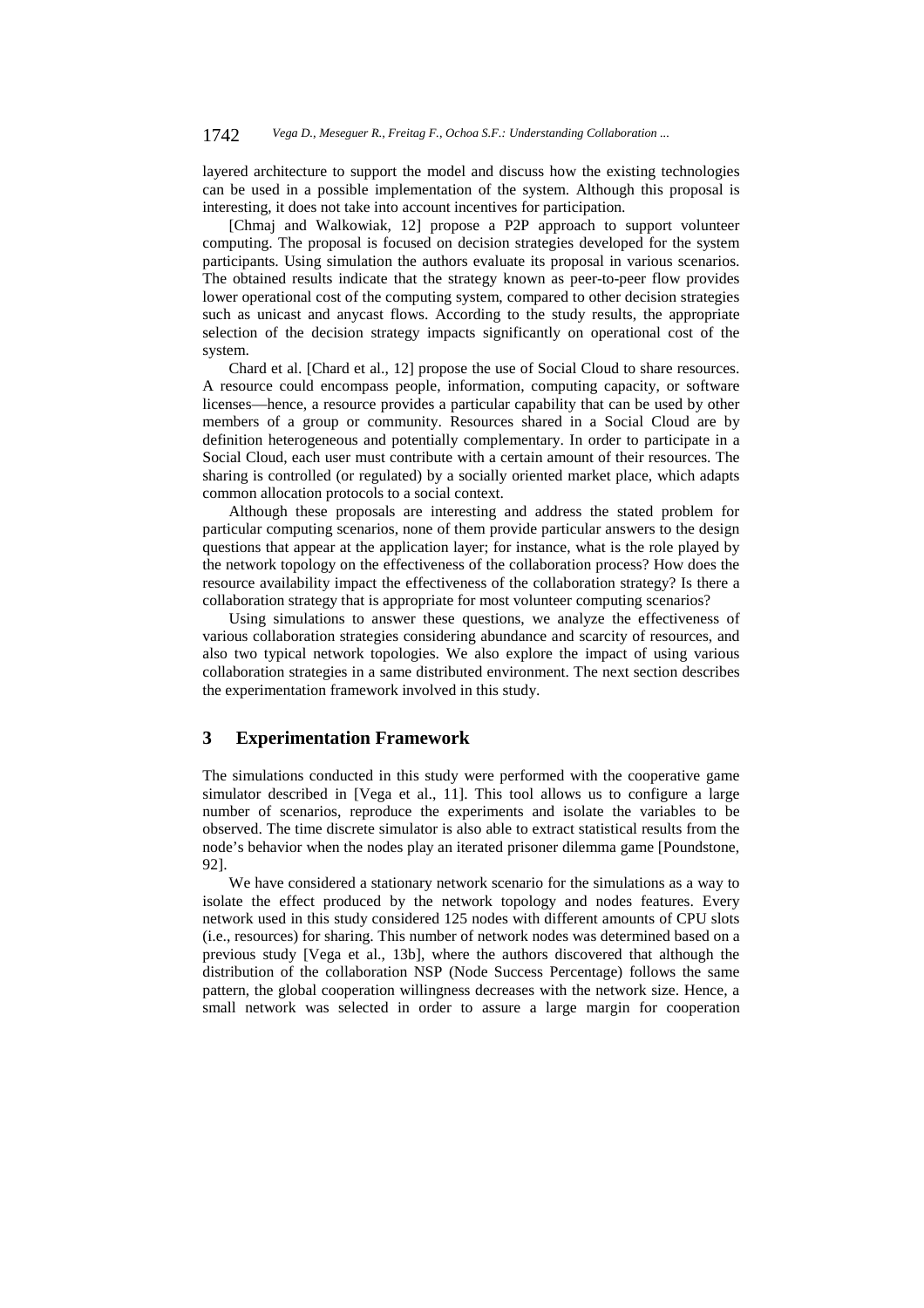improvement. The links between nodes were considered homogeneous, bidirectional and stable; i.e., they did not change during the experiment.

Every experiment involved simulations performed over a discrete scenario with 250 rounds. The results of a previous study show that this number of rounds is enough to extract significant statistical conclusions, after discarding the first fifty transitional rounds [Vega et al., 11].

Next we briefly describe how each round is solved. At the beginning of each round, all nodes are pooled into two categories: *active nodes* – meaning that they are running their own task on the topology – and *waiting nodes* – that have no own tasks running at the moment. Then, waiting nodes decide if they want to perform a new task using a uniformly distributed probability of 50%. If they are interested in doing that, they then start the request-response algorithm as follows:

a) Firstly, each requester calculates the CPU-slots required for the new task and the running time. Then, it does a self-request for the needed number of CPU-slots. However, if the own free resources are not enough to complete the task, the requester will send a unitary request to each adjacent node for the remaining CPU-slots. After all requester nodes have made their request, the response phase starts.

b) In the response phase, all nodes that received slot requests use their resource sharing strategy to decide if they wanted to cooperate and share its free CPU slots. A response message is then sent for each request.

c) Finally, requester nodes determine if they have enough CPU-slots to run the desired task, and the superfluous CPU-slots assigned are randomly discarded. If a node gets the minimum amount of slots, its state changes to active and the borrowed slots will remain blocked until the end of the task.

### **3.1 Resource Sharing Strategy**

Every node plays an Iterated Prisoner's Dilemma game with its neighbors whenever the node needs more CPU slots to complete a task. In this game, two players involved in a potential collaboration process choosing between cooperation and defection. The decision to choose one action or another can be based on the trust in others and their reciprocity. The consequences of the participants' choices have a different impact on the global community and also on their own probability to obtain resources from other nodes. This study evaluates these impacts when the decision is based on two approaches: *contribution-based* and *effort-based* collaboration strategies. The effortbased mechanisms are based on the proposal of [Rahman et al., 10] that considers the nodes' effort, instead of taking into account only the absolute value of the nodes' contributions. Next, we briefly describe the five collaboration strategies used in these experiments.

 *Contribution-based Incentive*: This approach considers the absolute contribution of the requesting node, when the requested nodes have to decide whether to cooperate or defeat. A well-known strategy to maximize the payoff when using this approach is the tit-for-tat strategy. Our contribution-based incentive implementation follows the tit-for-tat strategy proposed by Rapoport, A. [Axelrod, 80]. The success of BitTorrent protocol is an example of a real application using Tit-For-Tat as a core strategy. Nodes contributing more resources should receive, in turn, a better service than those that contribute less [Fan et al., 06; Levin et al.,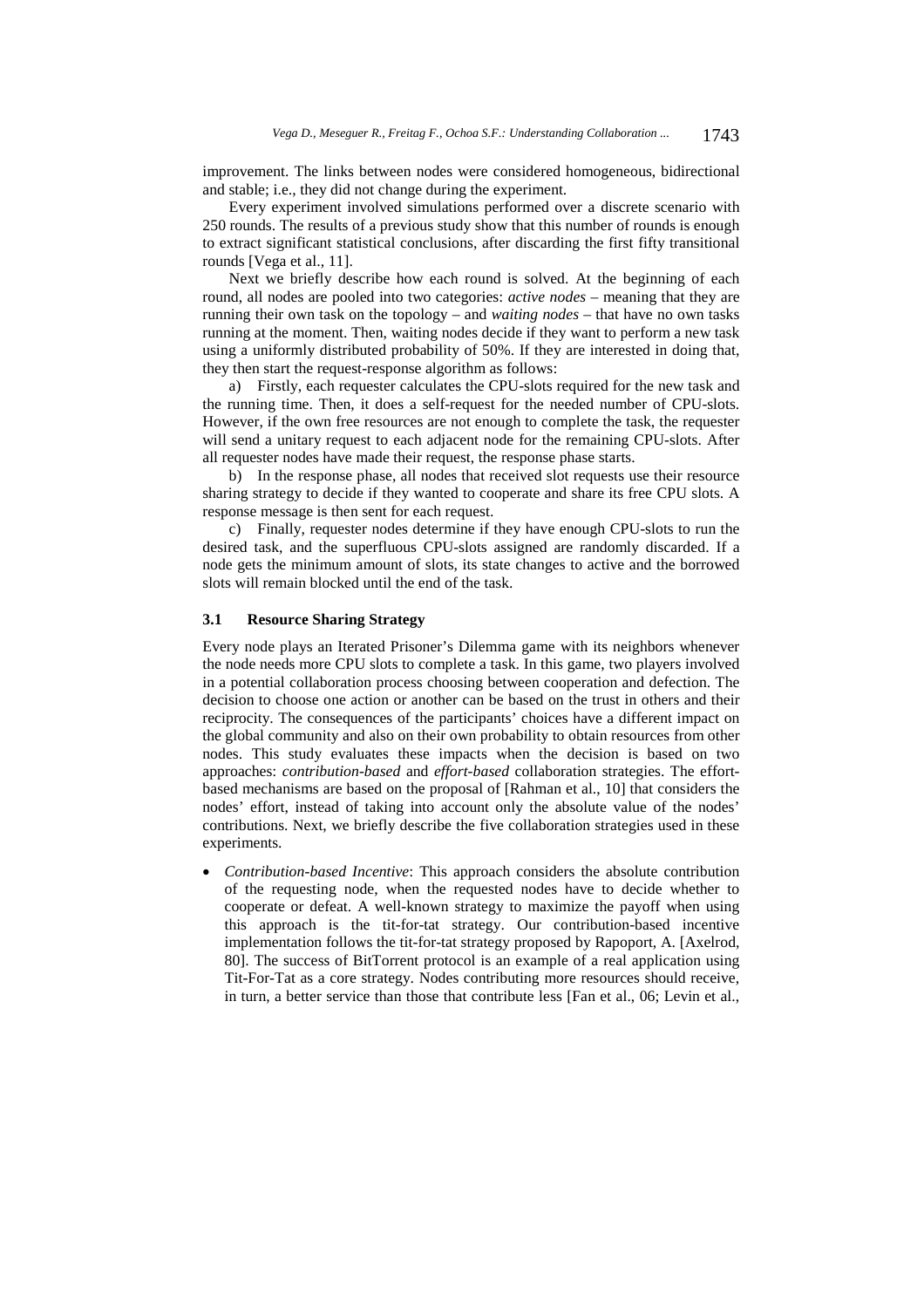#### 1744 *Vega D., Meseguer R., Freitag F., Ochoa S.F.: Understanding Collaboration ...*

08]. However, while in the original proposal all participants always start their interaction with another participant cooperating, in our implementation each participant makes a new random choice every time is meets a new participant. Hence, at first glance a participant assumes a cooperative attitude in favor of some neighbors, while at the same time it assumes a non-cooperative attitude with others nodes. This design decision helps us populate the network (in each simulation scenario) with several random configurations and different initial behaviors. Using this strategy, a certain node A responds to the request of a node B by making the same decision (i.e., cooperation or defection) made by B during the last request from A. In the case that A and B have not met before, and B has free CPU slots and we consider that node B is a collaborator with 50% probability.

- *Contribution-based Incentive with Forgiveness*: This strategy implements a naive peacemaker incentive, which is a variant of tit-for-tat. Here, the participants sometimes make peace by co-operating in lieu of defecting. The objective is to avoid being highly harmed by single and/or random defection of another coplayer. The study and analysis in [Axelrod, 84] shows that forgiveness is a necessary condition to achieve cooperation. Several complex strategies have been evaluated trying to reach forgiveness [Axelrod, 80]; however none of them have improved the performance of the original tit-for-tat strategy, when it is applied in a competitive environment. In cooperative real applications forgiveness is implemented in order to speed-up cooperation reconstruction after single defections. Most BitTorrent clients use opportunistic unchoking to compensate nodes' mutual defection caused when one peer's chocking policy replaces one link [Seung et al., 05]). In our work we decided to implement a simple mechanism where participants forgive a neighbor after 15 consecutive rounds of defections. Particularly, when node B has defeated node A during a consecutive number of rounds, node A considers it as an unknown node; therefore node A will cooperate with B with 50% probability.
- *Slot Effort-based Incentive*: This strategy considers the node's relative contribution or effort to determine if it cooperates or defeats. The node contribution is defined as the percentage of available resources that a node shares with others. In order to evaluate the cooperation process using this incentive, we have simulated the effort-based strategy as follows. For a given round, a certain node A responds to the request of a node B, assigning to each requested CPU slot a probability of cooperation P. The probability P is calculated as the ratio between the amounts of CPU slots that B shared with A in the last request, and the total amount of CPU slots that B owns. Like in the contribution-based scenario, if nodes A and B have not met before, and B has free CPU slots, then A evaluates each slot with a 50% cooperation probability. The metric is inspired by the work of Rahman et al. [Rahman et al., 10] in which authors rank and prioritize BitTorrent chunk requests from another peer, by using the percentage of bandwidth devoted to the other participant during a slicing windows of time. We adapted such a proposal because in our scenario each CPU slot is not transferable in contrast of a BitTorrent schema where chunks (equivalent to our CPU slots), could be obtained from multiple sources -. Hence, we have used tasks' slots instead of bandwidth to calculate the ratio between shared resources and total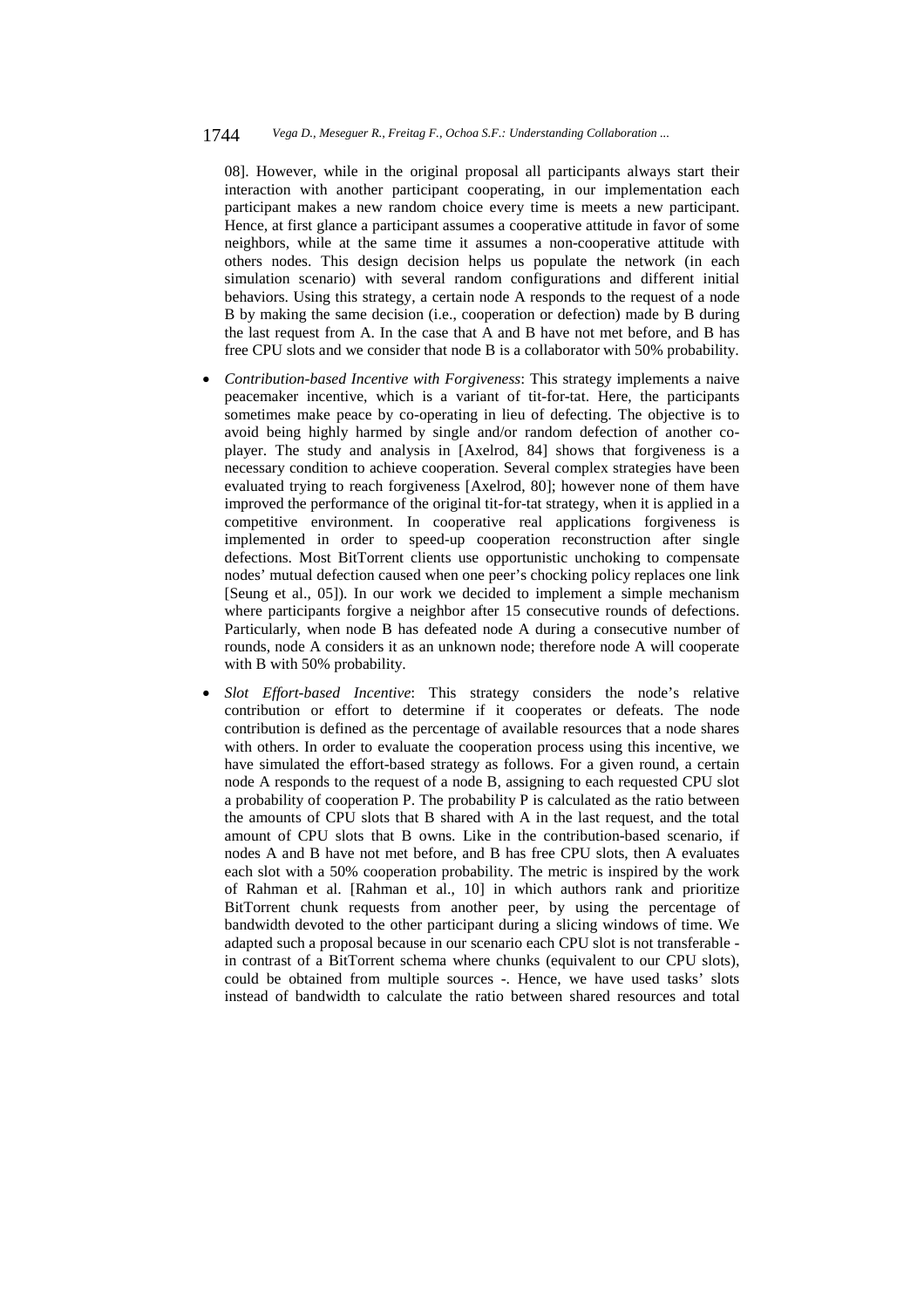amount of resources. In our strategy the ratio has been used as a probability to cooperate instead of a ranking metric. The slicing window is just one interaction round. The idea behind the effort-based incentive is to create a mechanism that does not harm nodes having few CPU slots. At the same time, this strategy aims to maintain a reciprocity policy similar to tit-for-tat.

- *Task Effort-based Incentive (one-by-one)*: Similar to effort-based incentive for sharing CPU slots, this strategy is based on a node's relative contribution. However, in this case contribution is measured at task level, instead of CPU slot. This strategy is a new variation of the Slot Effort-based inspired by the work of Santos et al. [Santos et al., 13], where the authors discuss – evaluating complete tasks instead of slots – how the granularity of this metric affects the performance of the sharing strategy. As in the previous strategy for a given round, a certain node A responds to the request of a node B assigning to each requested slot a probability of cooperation P. This probability is now calculated as the ration between the *mutual accepted tasks* and the *maximum of expected tasks* that B could run. The *mutual accepted tasks* represents the sum of tasks that B accepted during last round from both node A and internal requests. The *maximum of expected tasks* is the number of B slots divided by the simulation average cost of tasks (in CPU slots). Similar to the previous strategies, the nodes consider a 50% cooperation probability if they have not met before. Note that in this strategy we included the equivalent effort devoted to nodes themselves in the calculation of the mutual accepted tasks. It increases the diversity of probabilities P, avoids binary evaluations, and aims to maintain a reciprocity policy.
- *Task Effort-based Incentive (local*): It is based on a variant of the task effort-based incentive presented above (called one-by-one), but instead of evaluating just the effort perceived by a particular node, the mechanism evaluates the effort noticed by a sub-network cluster. In order to evaluate the cooperation process using this incentive, we have simulated the strategy as follows. For a given round, a certain node A answers to the request of a node B assigning to each requested slot a probability of cooperation P. The probability P is calculated as the ratio between the amounts of tasks that B accepted from its neighbors and the maximum of expected tasks. As in previous strategies, if nodes A and B have not met before, then they have a 50% cooperation probability. The intention of the mechanism is to evaluate positively, nodes that devote resources to others, no matter if it implies a direct benefit to the requester. As a consequence, the direct reciprocity between requester node and the requested cannot be assured, only the local one. The implemented strategy is a variation from the Task Effort-based (one-by-one) strategy, inspired by some ideas from network exchange theory [Willer, 99]. This theory discusses, among other things, how the participants' outcome can be partly rooted in the structure of a (social) network, because they hold pivotal positions on the network, or in other case they are in a dependent position for responding to a request.

# **3.2 Modeling Resources and Nodes Behavior**

Each network node represents a computing device (e.g., a handheld, desktop computer or router) with a fixed amount of resources available to be used by itself and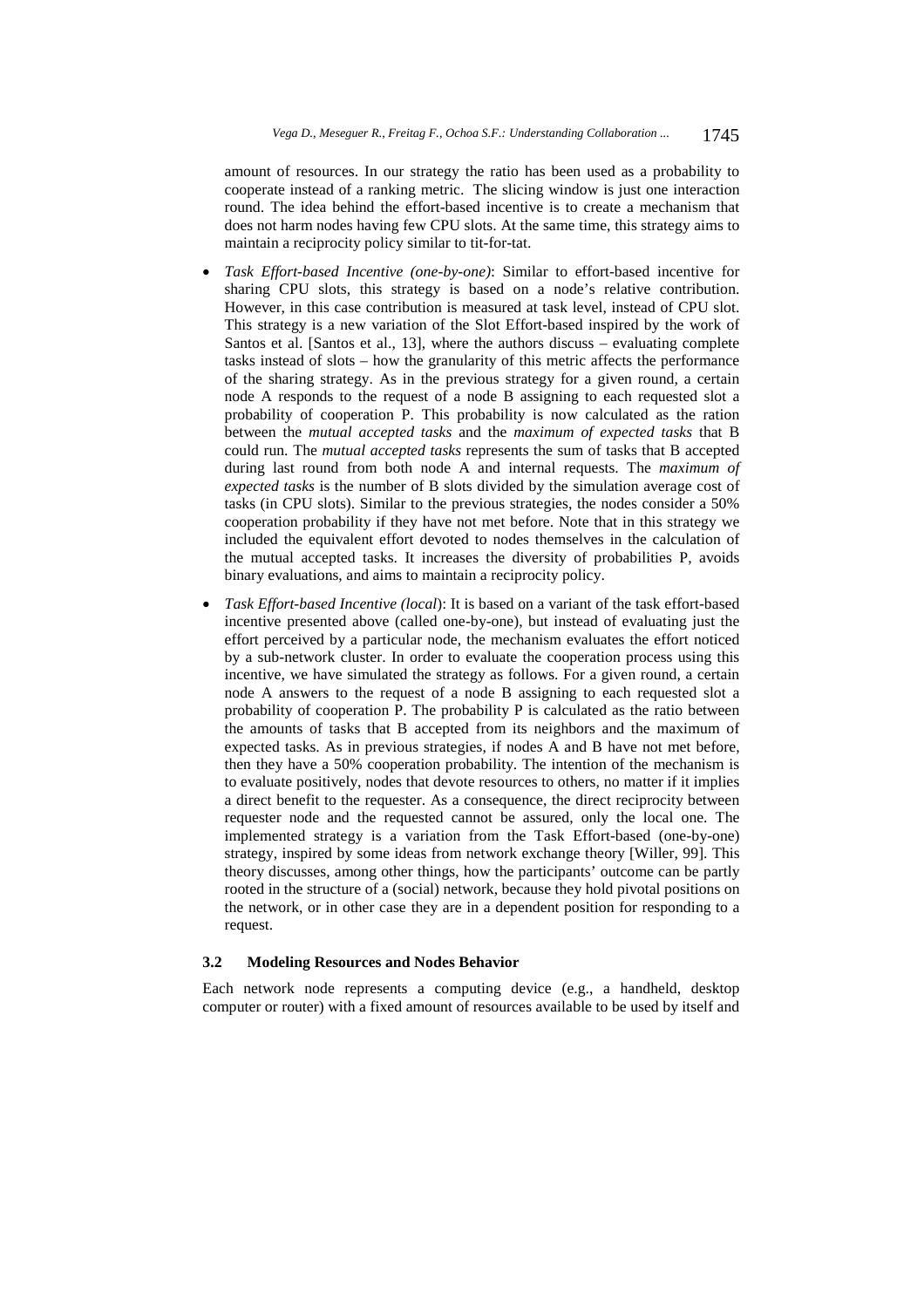other nodes. The nodes can share their resources only with the neighboring nodes according to the network topology. The node placement is randomly determined during each simulation initialization, while respecting the network topology.

The type of resource to be shared was just CPU slots; however any other type of resource can also be shared in a real situation, e.g., memory and the network cards. The CPU slots were randomly distributed among the nodes during each simulation initialization, using a discretized normal distribution with a lower bound of one CPU slot per node.

In each request-answer round, if a node completed its own tasks, such a node will generate a new task with a given probability (50% in baseline cases). When a node decides to perform a task, it calculates the task cost in terms of needed CPU slots and time; i.e., the amount resources and rounds required to accomplish the task. The CPU requirements are randomly determined using a discrete normal distribution, originally with a mean of six slots and a variance of two slots. The minimum number of CPU slots considered in a request is one. The number of rounds needed to perform the task is also randomly determined using a discrete uniform probability distribution, with a minimum value of one and a maximum of three rounds.

Whenever a node needs to perform a task, and after it has calculated the task cost, it first tries to use its own free CPU slots to complete it. If the node does not have enough free CPU slots, then it asks its neighboring nodes for the CPU slots needed to accomplish this task. Once the node has achieved enough CPU slots to perform the task, these CPU slots will be blocked for the duration of the task. Any excess in the lent CPU slots will be released. If enough slots are not obtained for the tasks, all obtained slots are released, therefore allowing them to be used to support other requests.

# **3.3 Network Topologies**

This study considered networks with a small-world and torus topology (Fig. 1). Social networked scenarios exhibit properties that are usually present in small-world topologies [Mislove et al., 07; Barabási and Albert, 99]. The small-world effect has also been considered for collaborative and peer-to-peer networking applications. Two characteristics distinguish this network topology from other kinds of networks: (1) there is a small average path length between each pair of nodes and (2) the topology has a high clustering coefficient that is independent of the network size.



*Figure 1: Torus and small-world network topologies*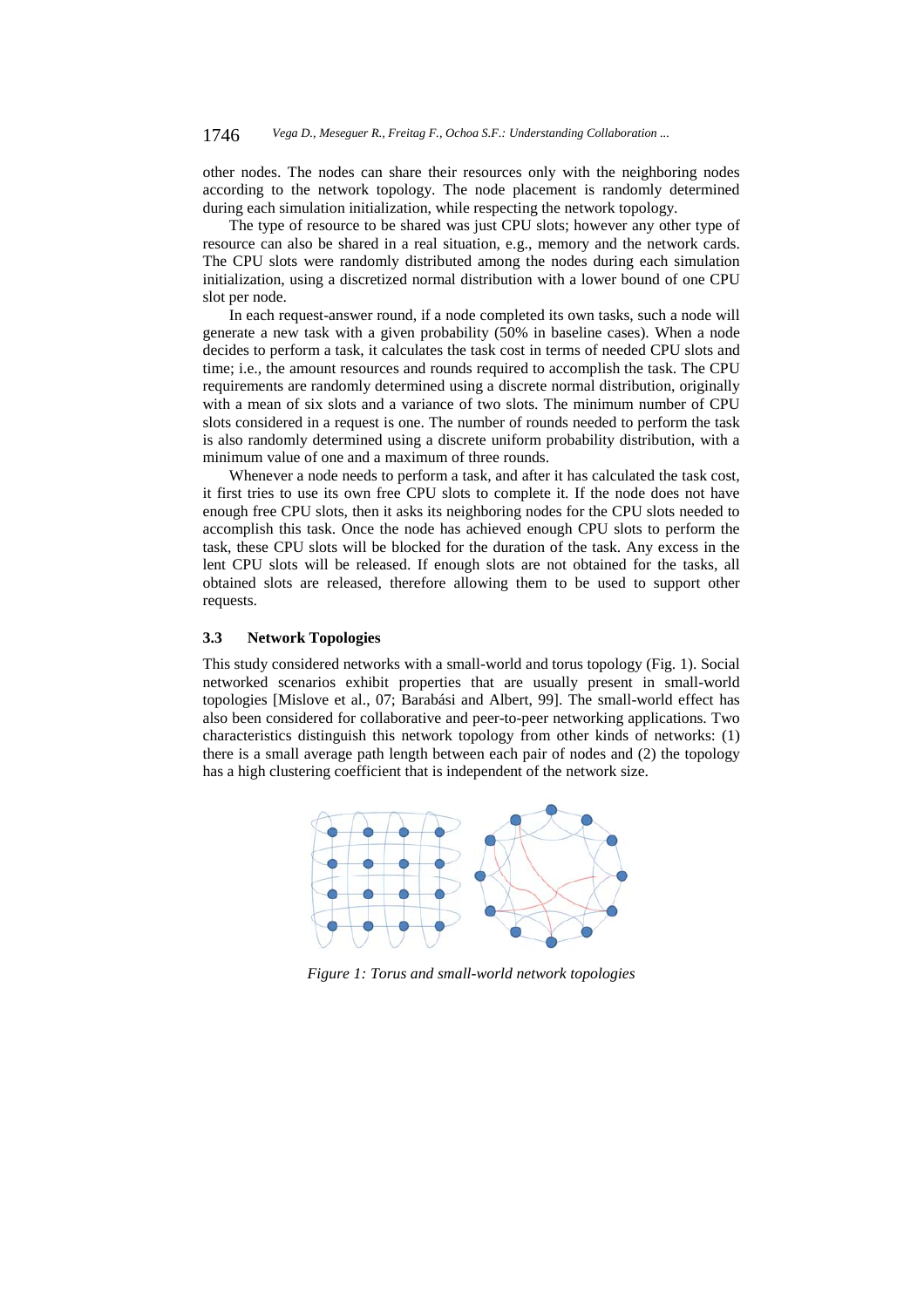We have also used a torus topology to assess if there is any dependence of the obtained simulation results on the network topology. The torus topology involves an N-dimensional array, defined as the Cartesian product of N rings. A symmetric torus is a regular topology that connects the head node with the tail node in each row and column. Thus, this topology eliminates the edge effect. Consequently, the torus structures preserve the topological properties; therefore the properties of one node are representative for the rest of the network nodes.

# **3.4 Collaboration Scenarios and Metrics**

In this study we used collaboration scenarios with resource scarcity and abundance. In scarcity scenarios, the amount of resources available is (in average) twice the amount requested per node and round. However, in resource abundance scenarios, the available resources are four times the requested amount of resources. We have assumed that these resources will never be 100% used, as when they are required to support local tasks. Each node can perform at most, one task during a maximum of three rounds. The simulation results were assessed using the following metrics:

- *Node Cooperation Coefficient:* This metric is calculated as the ratio between the amount of requested CPU slots and the number of positive answers – in terms of CPU slots – obtained during the simulation, regardless if the lent slots were used or not. It is therefore a direct measure of the nodes' willingness to collaborate with each other.
- *Node Success Percentage (NSP):* This value is the ratio between the number of tasks that a given node wants to perform during an experiment, and the number of completed tasks. Therefore, it is a measure of the nodes' satisfaction.
- *Envy-fairness:* For a given node *n* with *i* neighbors, the envy-fairness metric is calculated as the difference between success percentage of node  $n$  (NSP<sub>N</sub>) and the average node success percentage of its *i* neighbors. Hence, it is a comparative measure of how envious a node is, considering its neighbors' tasks success. . It is commonly referred to as node success correlation.
- *Tasks Fully Satisfied:* This value represents the ratio between the number of tasks that all nodes want to perform during an experiment, and the number of tasks effectively completed. Therefore, it is a measure of how many tasks get the amount of resources needed for their completion.
- *Utilization of CPU slots:* We have here several sub-metrics related to the utilization of CPU slots. The amount of *used CPU slots* represents the number of slots that nodes assign to their own tasks. The *shared slots* indicate the slots devoted by a node to tasks of other nodes, and the number of *free slots* represents the slots that are not used. Finally, the *requested slots* show the amount of CPU slots that nodes intend to obtain from other nodes.

The first three were measured directly on each participating node, and the last two considered the whole network.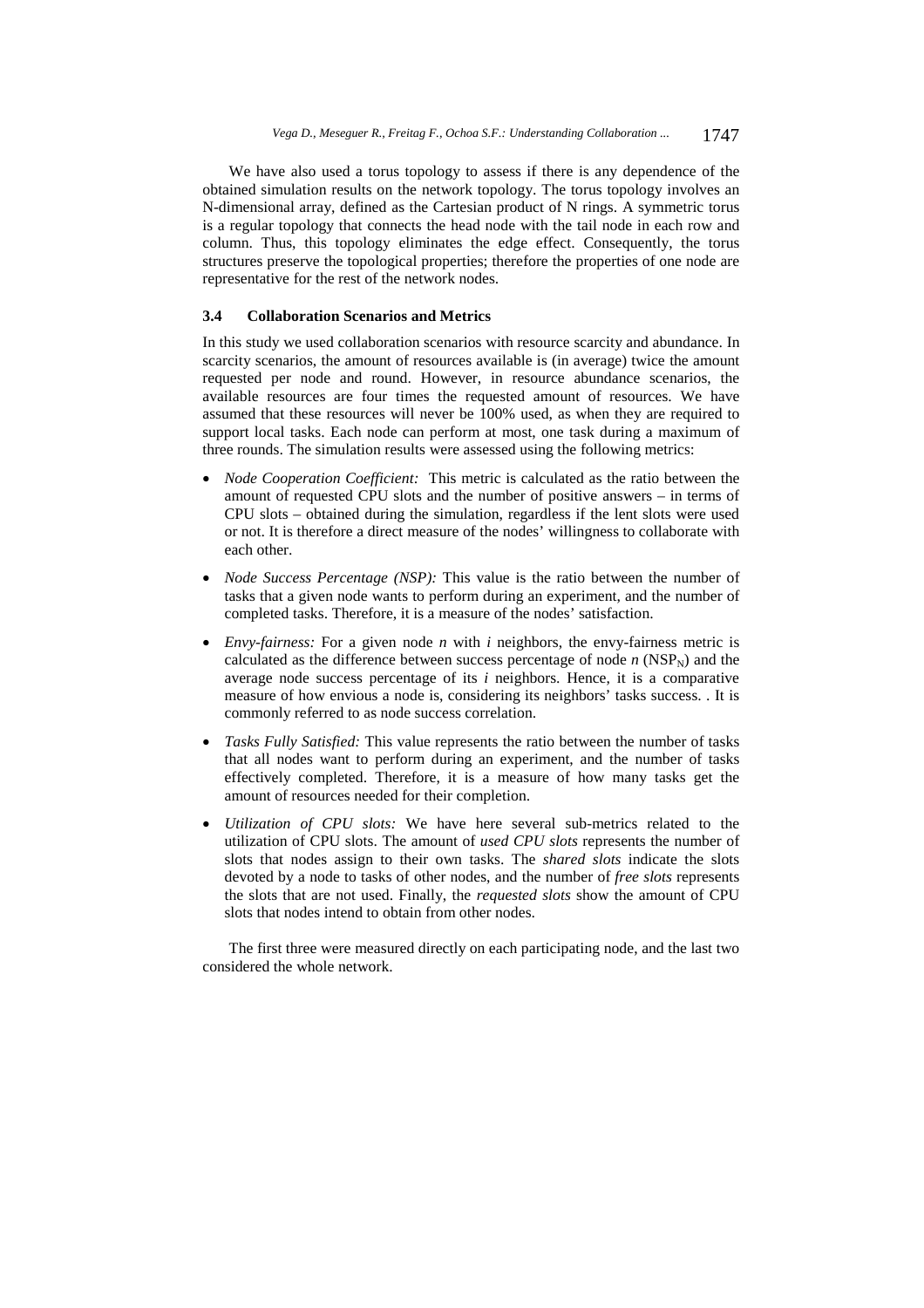# **4 Effort-Based Versus Contribution-Based Strategies**

The simulation results allow us to understand the impact of each incentive strategy (described in section 3.1) in every collaborative scenario (i.e., in resource scarcity and abundance), considering static network topologies and heterogeneous resources distribution. In order to determine the impact of effort-based and contribution-based approaches, we have performed simulations on a peer-to-peer network with a smallworld topology in a resource scarcity scenario, and 125 nodes playing the Iterated Prisoner's Dilemma game. The network topology and the scenario with resources scarcity were selected for this study as they represent a challenge for the collaboration process. If the features of the scenario improve, then we can expect that the number of collaboration instances also improves.

Figure 2 shows the cooperation coefficient – round by round – for contributionbased and effort-based strategies. The results indicate that strategies following an effort-based approach obtain a more important number of collaboration instances than those implementing contribution-based incentives. The results also show that in the contribution-based strategy without forgiveness, i.e., replying strictly and reciprocally to the previous action of the other node, all nodes start to reject requests of other nodes after the first 50 transitional rounds.



*Figure 2: Nodes cooperation results, round by round* 

When a forgiveness variant is applied, the nodes are able to recover from this situation and cooperate between 17% and 11% of the time, depending on how many rounds they wait to forgive. However, in all effort-based strategies, the nodes receive more contributions from their neighbors and thus achieve a higher satisfaction. In order to determine if these initial findings can also be found in other collaboration scenarios, we next analyze the main indicators involved in the collaboration process.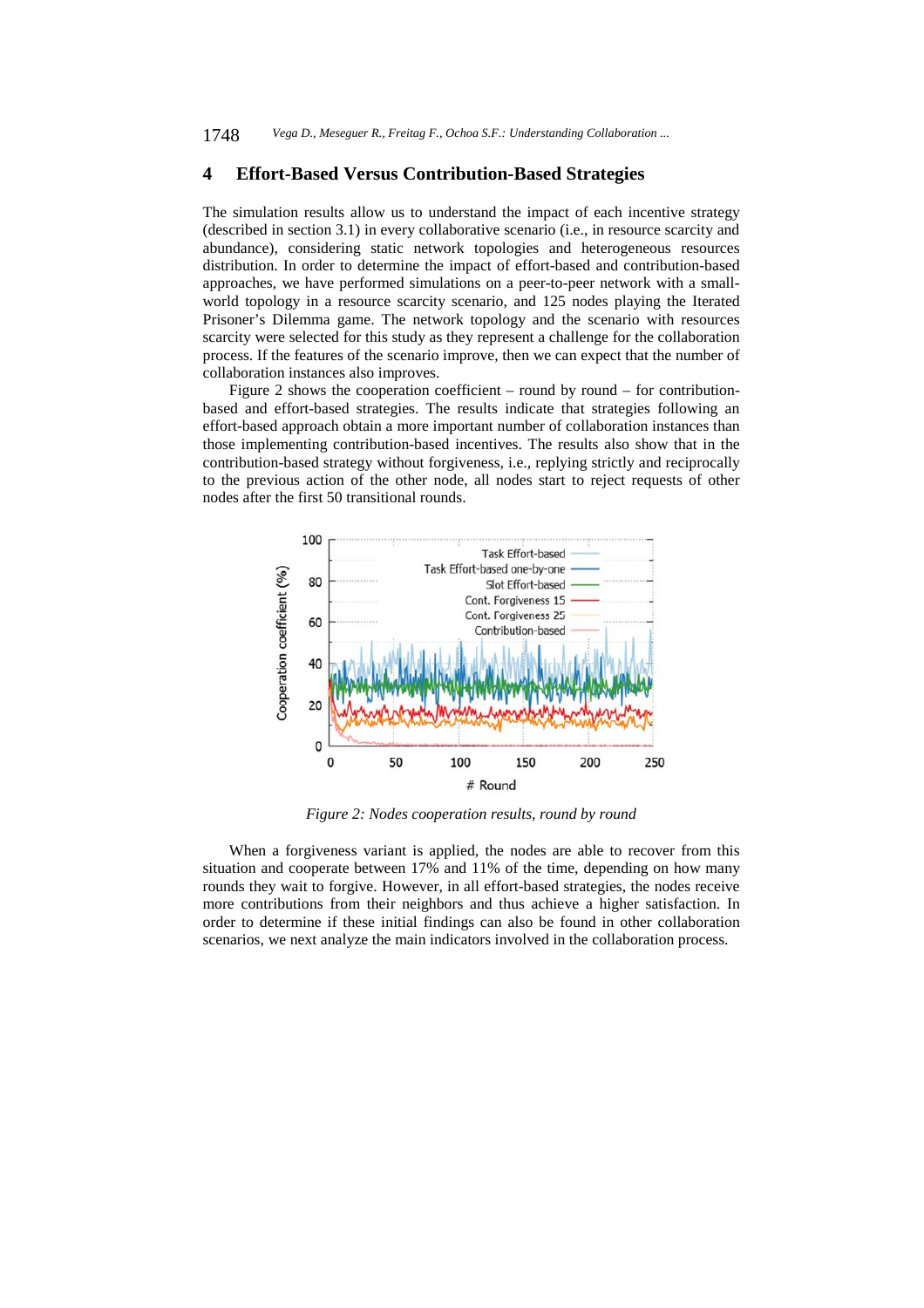### **4.1 Analysis of the Cooperation Coefficient**

Figure 3 presents the results of the cooperation coefficient in both, resource scarcity and abundance scenarios. The cooperation coefficient shows high variations in the minimum and average values, considering the use of contribution-based and effortbased incentives. This indicates that the system swings between periods with high and low cooperation.



*Figure 3: Cooperation Coefficient for Torus and Small-World Topologies* 

The results indicate that in all scenarios and topologies, the effort-based incentives obtain a higher collaboration level than those implementing contributionbased incentives. In our simulation, the reduction of 50% of available resources –from abundance to scarcity scenarios – represented a significant reduction of positive responses; over 8%. According to that observation, the nodes with effort-based incentives are more interested in cooperation than nodes with contribution-based incentives. These results support the previous findings. It is also important to notice that the cooperation coefficient of the nodes does not indicate that the whole amount of resources needed to complete a task will be acquired. Moreover, these results show that the network topology does not play a significant role in the cooperation process, which is good news for the systems designers, due they can forget the presence of such a variable.

#### **4.2 Analysis of the Node Success**

Trying to isolate the impact of these incentive strategies, we have computed the Node Success Percentage (NSP), which is a direct measure of the node request satisfaction during the collaboration process. Similar to that shown in Figure 3, Figure 4 shows the average, minimum and maximum values of the NSP.

These results reflect the fact that when nodes use a slot effort-based strategy, the average satisfaction – measured as the average  $NSP -$  is a 6% over the satisfaction when they use a contribution-based strategy. This tendency is kept in resource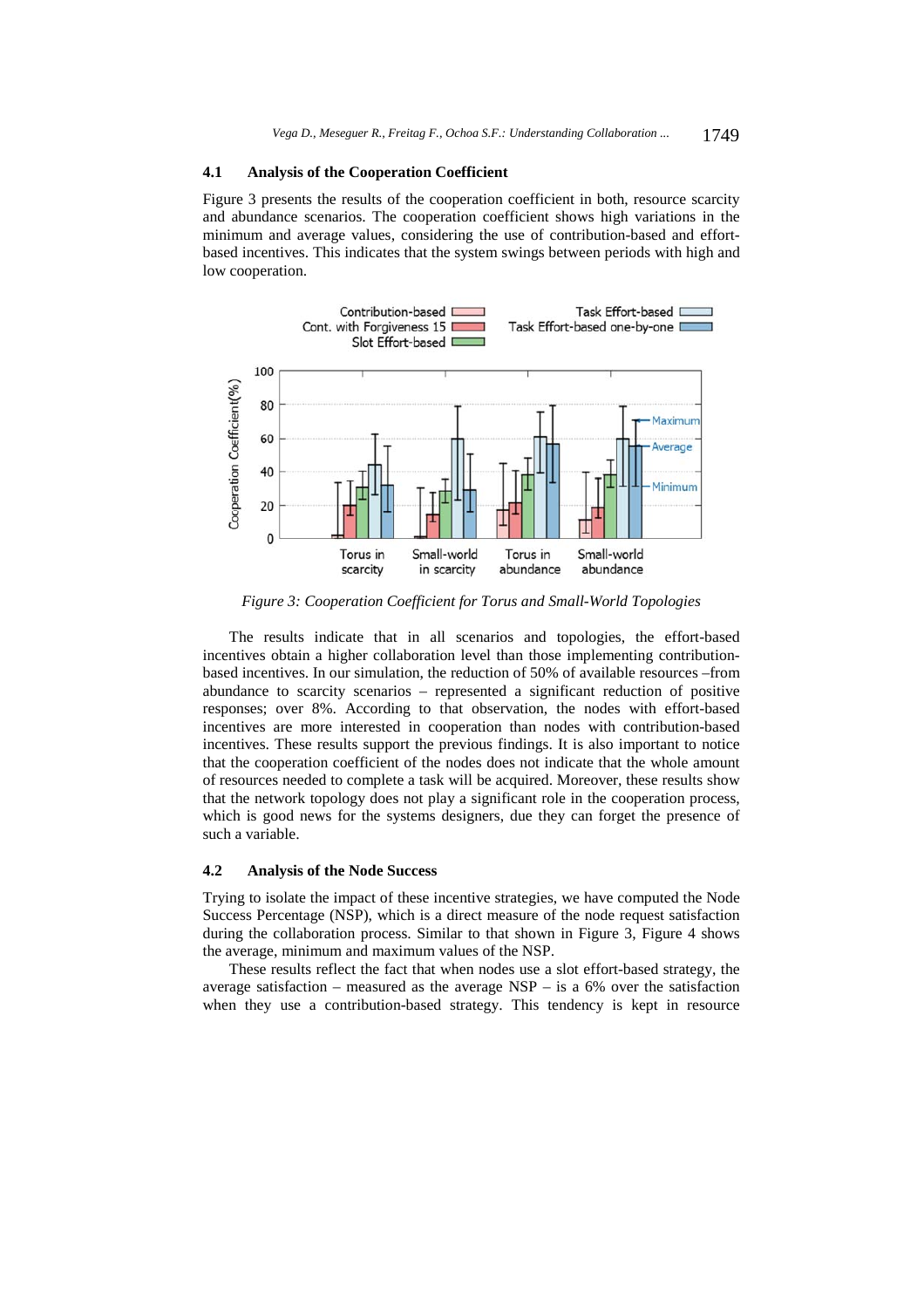### 1750 *Vega D., Meseguer R., Freitag F., Ochoa S.F.: Understanding Collaboration ...*

scarcity and abundance scenarios. The results also show that the topology of the environment does not affect this result. Once again, the results support the previous findings.



*Figure 4: Node Success Percentage for Torus and Small-World Topologies* 

Table 1 shows the relative percentage of tasks satisfied by the nodes, depending on the topology of the environment and the level of resources availability. This relative percentage is calculated respect to the maximum number of tasks accomplished in any of the studied scenarios; i.e., that percentage does not represent the absolute value of the satisfied tasks in every scenario.

The use of satisfied tasks as metric allows us to see how useful for the end-user application was the collaboration process performed by the nodes. According to the results shown in Table 1, the collaboration process was useful because there is a small dispersion among the collaboration strategies that were analyzed (in all cases the percentage of satisfied tasks is close to the 100%).

| <b>Strategy</b>                |              | <b>Scarcity</b>    | <b>Abundance</b> |        |  |
|--------------------------------|--------------|--------------------|------------------|--------|--|
|                                | <b>Torus</b> | <b>Small-World</b> | <b>Torus</b>     | Small- |  |
|                                |              |                    |                  | World  |  |
| Contribution-based             | 98%          | 97%                | 95%              | 97%    |  |
| Contrib.-based Forgiveness 15  | 95%          | 100%               | 97%              | 95%    |  |
| Slot Effort-based              | 100%         | 99%                | 100%             | 99%    |  |
| Task Effort-based (local)      | 99%          | 98%                | 94%              | 96%    |  |
| Task Effort-based (one-by-one) | 97%          | 96%                | 98%              | 100%   |  |

| Table 1: Percentage of satisfied tasks |  |
|----------------------------------------|--|
|----------------------------------------|--|

Although the percentage of satisfied tasks is similar when using contributionbased and effort-based strategies, there is an important difference in the way in which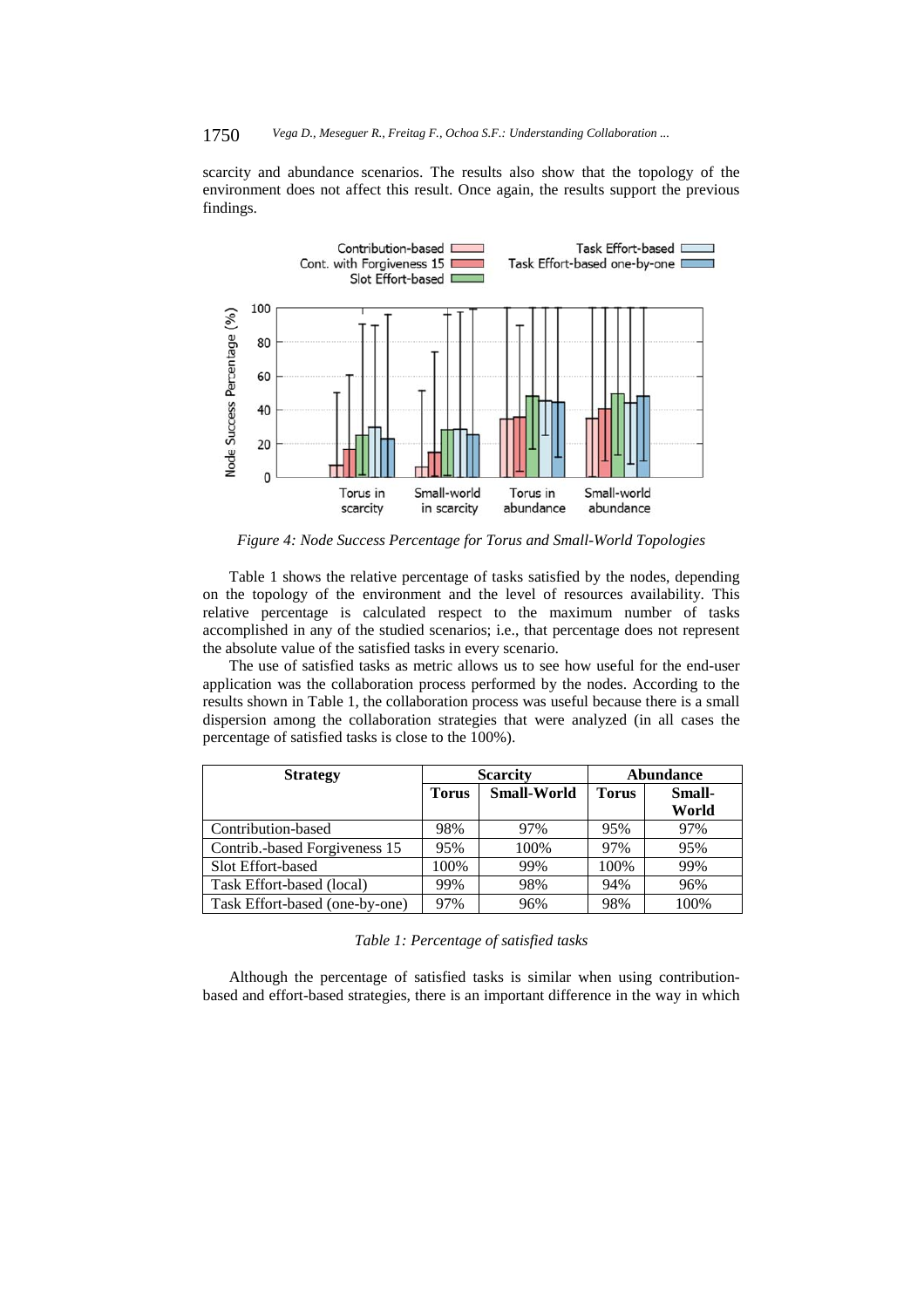such a percentage is obtained. In contribution-based collaboration the nodes use their own resources and some from their neighbors to complete the task. However, when effort-based strategies are used, the task accomplishment is mainly done through slots sharing among nodes. This shows that the nodes can adopt a more generous position when participates in volunteers computing scenarios. Such a generous position does not put at risk the availability of resources to address the local requests. This is also an important finding for designers of these systems, since if every participating node uses a single collaboration strategy, the designers do not need to be worried about determining a limit of resources to be shared. Clearly this finding does not apply if the nodes use different strategies for sharing resources.

Analyzing the results of the three alternatives of effort-based incentives we can see that the *slot effort-based* strategy reaches the best scores in almost any scenario. This means that this strategy not only promotes the collaboration, but also it allows nodes to accomplish (on average) a higher number of tasks. The key element that allows us to understand this result is the granularity of the shared resources. In the slot effort-based incentive every slot is requested and shared individually. However, in task effort-based incentives the requested or shared resources are those needed to accomplish the task; i.e., blocks with a variable number of CPU slots are requested and shared among nodes as a single unit. This imposes additional restrictions to the collaboration process. Therefore, the collaboration process supported by effort-based strategies will be more effective and useful, when smaller is the resource being requested and shared.

Figure 5 shows an Empirical Cumulative Distribution Function (CDF) plot for the NSP obtained by the participating nodes. The CDF is presented for scarcity and abundance scenarios, using a Torus topology. The results for both collaboration strategies keep the tendency that was observed in the previous analysis; i.e., the effort-based strategies allow accomplishing at least the same number of tasks as the contribution-based strategies. However, in the first case the nodes perform a fairer collaboration process; i.e., the small nodes are not discriminated when asked for help.

Figure 5 also shows that there is a high number of nodes with low NSP values (below the average) in scarcity scenarios. For instance, approximately 60% of nodes have an NSP below 25%. Moreover, 60% of the nodes have a NSP below 5% when contribution-based strategies are used. Furthermore, the NSP curve rises quickly in contribution-based strategies and reaches a maximum value barely over 50%. However, when effort-based strategies are used, the curve rises more slowly, but it reaches maximum values close to 100%. These results confirm once again that effortbased strategies are more effective than the contribution-based to promote collaboration among nodes.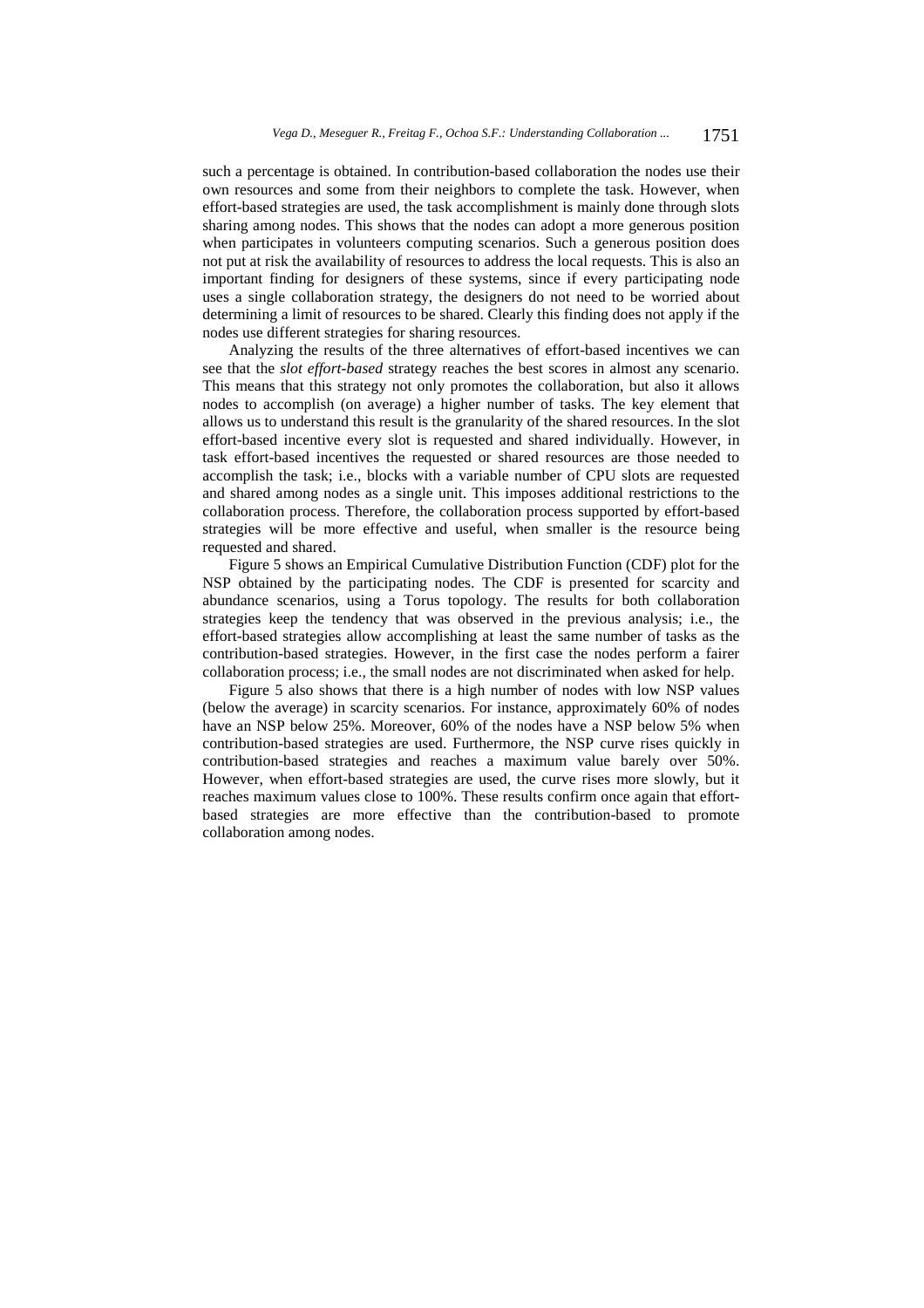

*Figure 5: CDF in scenarios with resource scarcity (dashed line) and abundance (continuous line)* 

In abundance scenarios there are almost no low NSP values, and the curve shows a significant rise when the NSP is close to 40%. In fact, the curve looks like steps for all collaboration strategies. This behavior of the collaboration process, particularly the stationary values, can be explained by the phenomenon of networks undergoing a phase transition. A Barabási study [Barabási, 02] describes this phenomenon, and shows that it is a common behavior pattern that appears when the network nodes are "socially related". This phenomenon means that when a given threshold (called the tipping point) is reached, all the network nodes undergo a transition phase and they start acting as a single entity. In a previous study the authors showed that this effect appears when the nodes use a contribution-based strategy [Vega et al., 13b]; however, Fig. 5 also shows this phenomenon when the nodes use effort-based strategies. In terms of cooperation among nodes, this figure confirms the previous results.

#### **4.3 Analysis of the Envy-fairness**

Similar to the previous section, Figure 6 shows the CDF plot according to the envyfairness value recorded by the network nodes. The collaboration process was conducted in a scarcity scenario and involved a network with a Torus topology. The results show different behaviors for the analyzed collaboration strategies.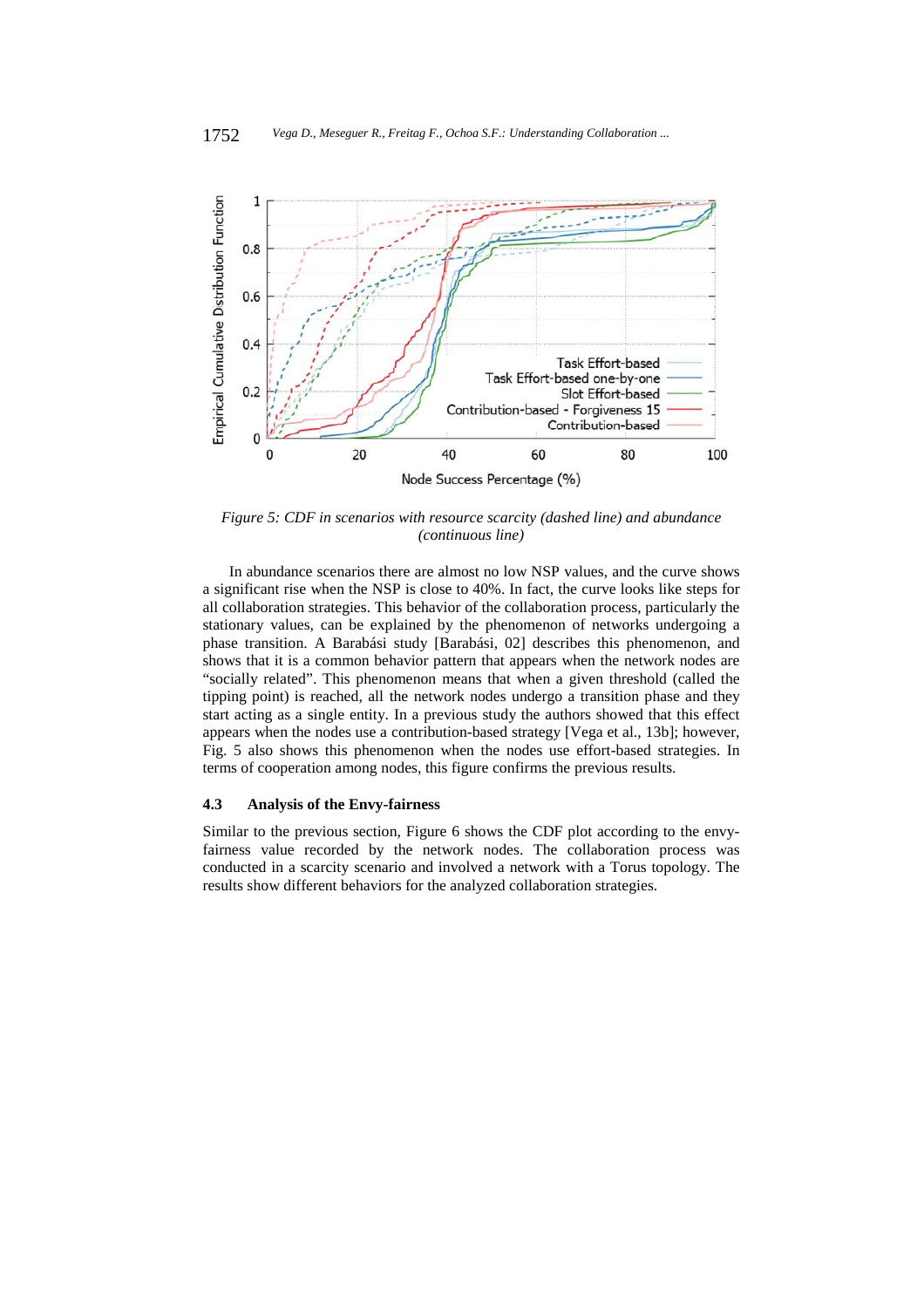

*Figure 6: Envy-fairness in a resource scarcity scenario with Torus topology* 

Analyzing the contribution-based strategies we can see small variations in terms of envy-fairness. This means that the nodes have a satisfaction level similar to their neighbors. This result is not surprising, because the Tit-For-Tat strategy generates strong cooperation dependence among nodes. However, the effort-based strategies show higher variations of the envy-fairness metric, due the satisfaction level of a node does not depend on its neighbors' satisfaction. It is important to notice that slot effortbased strategy is, according to this metric, fairer than tasks effort-based strategies. In resource abundance scenarios the results follow the same behavioral pattern.

All collaboration strategies show approximately 60% of nodes with negative (but small) values of envy-fairness. In this case, once again the effort-based collaboration strategies have better performance than the other strategies.

Figure 7 shows the envy-fairness value achieved by each node, ordered according to their total amount of CPU slots in a Torus topology. The results show different behavior for nodes having less than 8 CPU slots than nodes with 8 or more slots. In the first case, the performance of effort-based strategies is higher than the contribution-based policies, due to the former prioritize the satisfaction of small nodes (i.e., those with few resources). Contrarily, in the second case the envy-fairness value rises linearly and it is also higher than in effort-based strategies. This means that the contribution-based strategy prioritizes the satisfaction of large nodes, which tends to be unfair.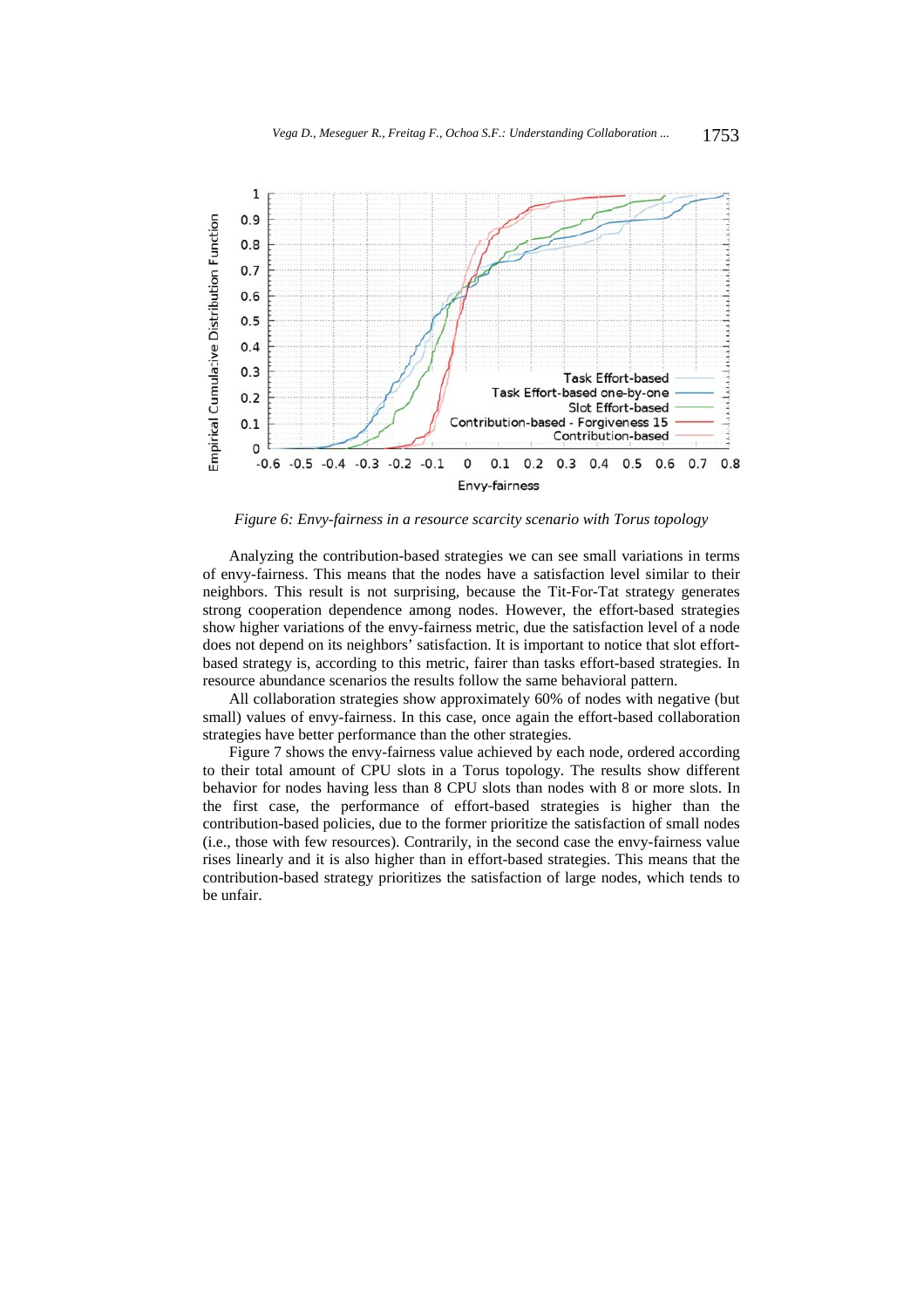

*Figure 7: Envy-fairness versus CPU-slots of the nodes in a resource scarcity scenario* 

#### **4.4 Analysis of the Resources Utilization**

Another feature of the system that must be studied is the resource utilization. This metric provides an additional perspective of the fairness and effectiveness of the collaboration process. Figure 8 shows a histogram with the average distribution of CPU slots in the six scenarios, using a torus topology. Four metrics are utilized to understand the resource utilization: used, shared, free and requested CPU slots. The amount of used CPU slots represents the number of slots that nodes assign to their own tasks, the *shared* slots indicate the slots devoted by a node to tasks of other nodes, and the number of *free* slots represents the slots that are not used. Finally, the *requested* slots show the amount of CPU slots that nodes intend to obtain from other nodes.

In resource scarcity scenarios, the results show that nodes using a slot effortbased strategy dedicate at least the same CPU slots to tasks belonging to other nodes as the slots assigned to local tasks. When the node efforts are measured using tasks, nodes act in a neutral way to maintain the equilibrium between the amounts of resources loaned and devoted to their own tasks. This almost doubles the number of free resources in comparison with slot effort-based results. When node efforts are measured using slots, instead, nodes tend to increase their solidarity towards other nodes. This solidarity helps other nodes get all the required resources for their tasks, turning the competition on cooperation, making the resource sharing process easier, and thus increasing the NSP and the system utilization. These situations do not occur when a contribution-based strategy is used by the nodes.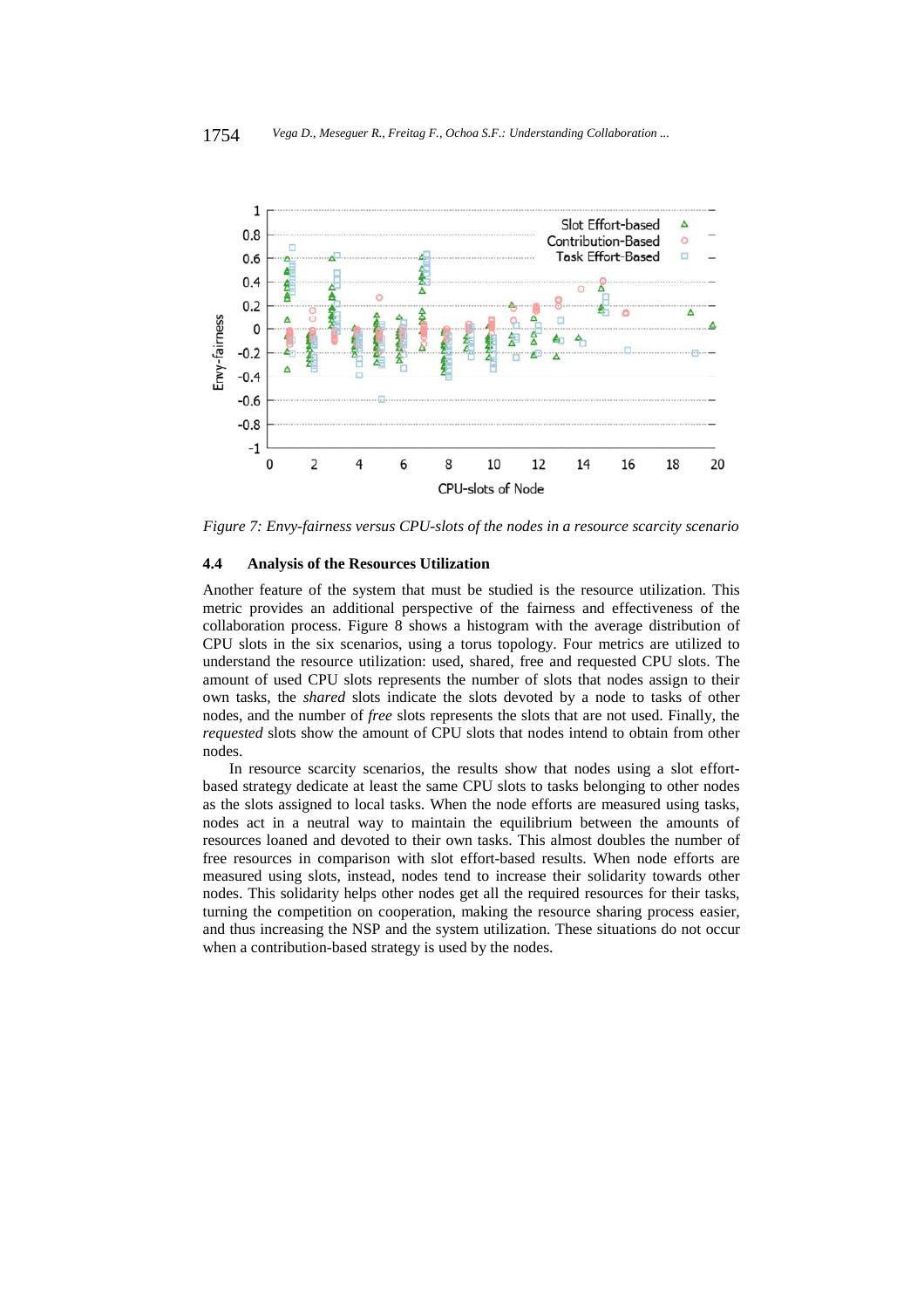

*Figure 8: Histograms of average CPU slots requested, own, shared and free on different scenarios involving a torus topology* 

In resource abundance scenarios, this cooperation improvement is smaller, and it also leads to a reduction of resources that nodes use for themselves. However, it never turns the system to a point of solidarity, nor even neutrality. As previously stated, it is noticeable that when the percentage of requests per node and round is the same or less than in effort-based strategies, the amount of unused CPU slots also decreases significantly.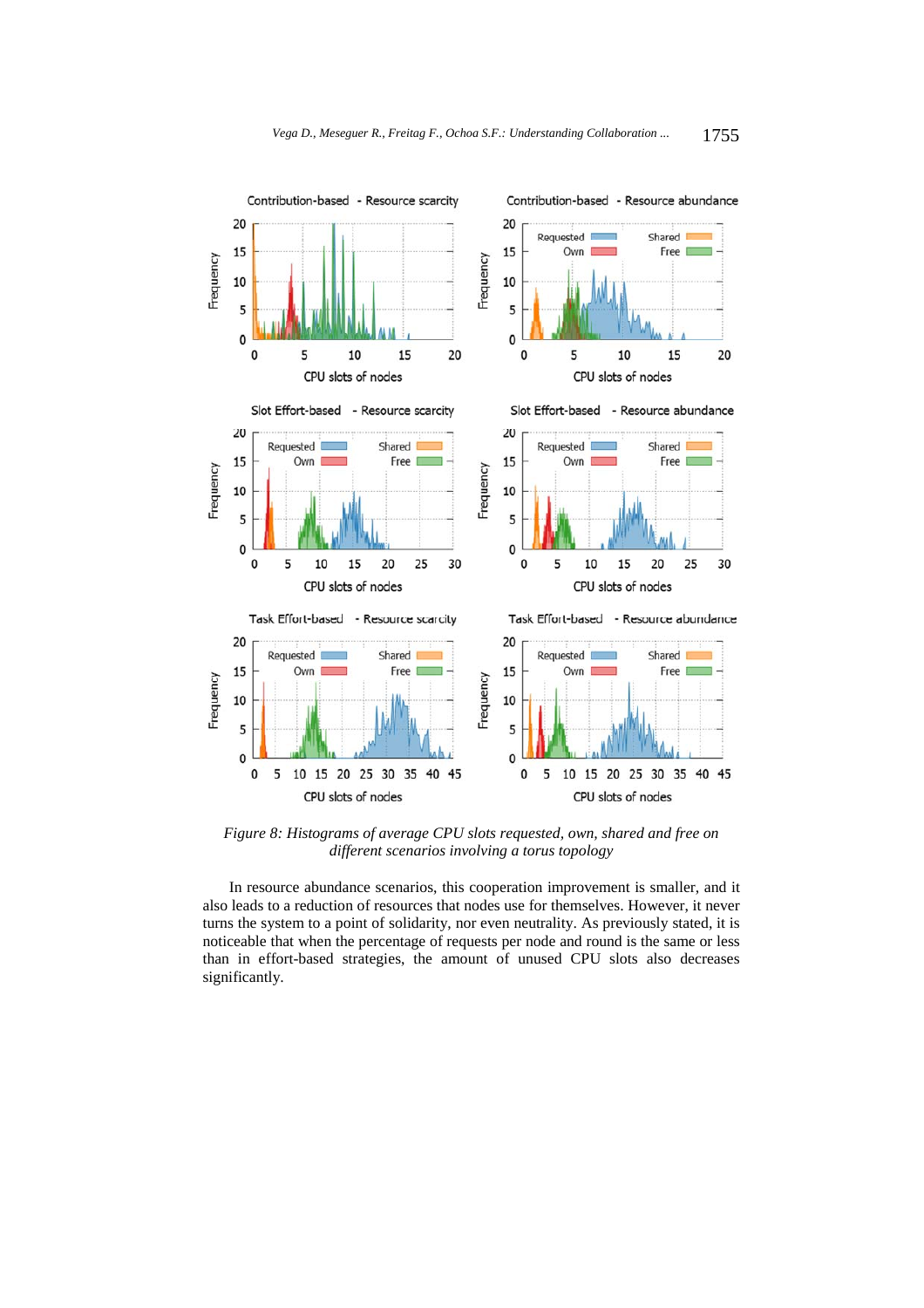We have also to note that in all cases there is a high number of slots underused by nodes, which could contribute to increasing the value of the satisfied tasks metric. This side effect occurs because all strategies consider in their decisions only the previous relationship between the nodes. Any other factors, such as resource usage, energy consumption, continuous defection from same neighbors or equitability, are not considered at this time.

# **4.5 Analysis of the Impact on the Node Properties**

Considering the previous results, we have to determine if the differences of performance between the collaboration strategies used in this study change with the node properties. The previous results show important differences between the maximum and minimum values of the NSP (Section 4.2) and a high number of CPU dedication for the participating nodes (in Section 4.4). This suggests that there exist node conditions or topological properties that help some nodes to achieve a better satisfaction than others.

Discarding the second reason – since the Torus topology shows almost the same behavior as Small-world – we conducted an additional simulation to measure the individual satisfaction of the nodes. Figure 9 and 10 show the NSP achieved by each node according to their total amount of CPU slots, in a scarcity and abundance scenario. The experiment involved a small-world topology and 125 nodes.



*Figure 9: NSP versus CPU- Nodes slots in a resource scarcity scenario* 

The results show two different behaviors; one for nodes that have more than 8 CPU slots, and another for nodes that have 8 or fewer CPU slots. In the first case it does not matter what strategy they play, because both strategies achieve similar NSP values. However, when nodes have few slots, the contribution-based strategy is unfavorable. Contrarily, when using an effort-based strategy, the success percentage is between 3% and 70%. This shows that the effort-based strategies are fairer than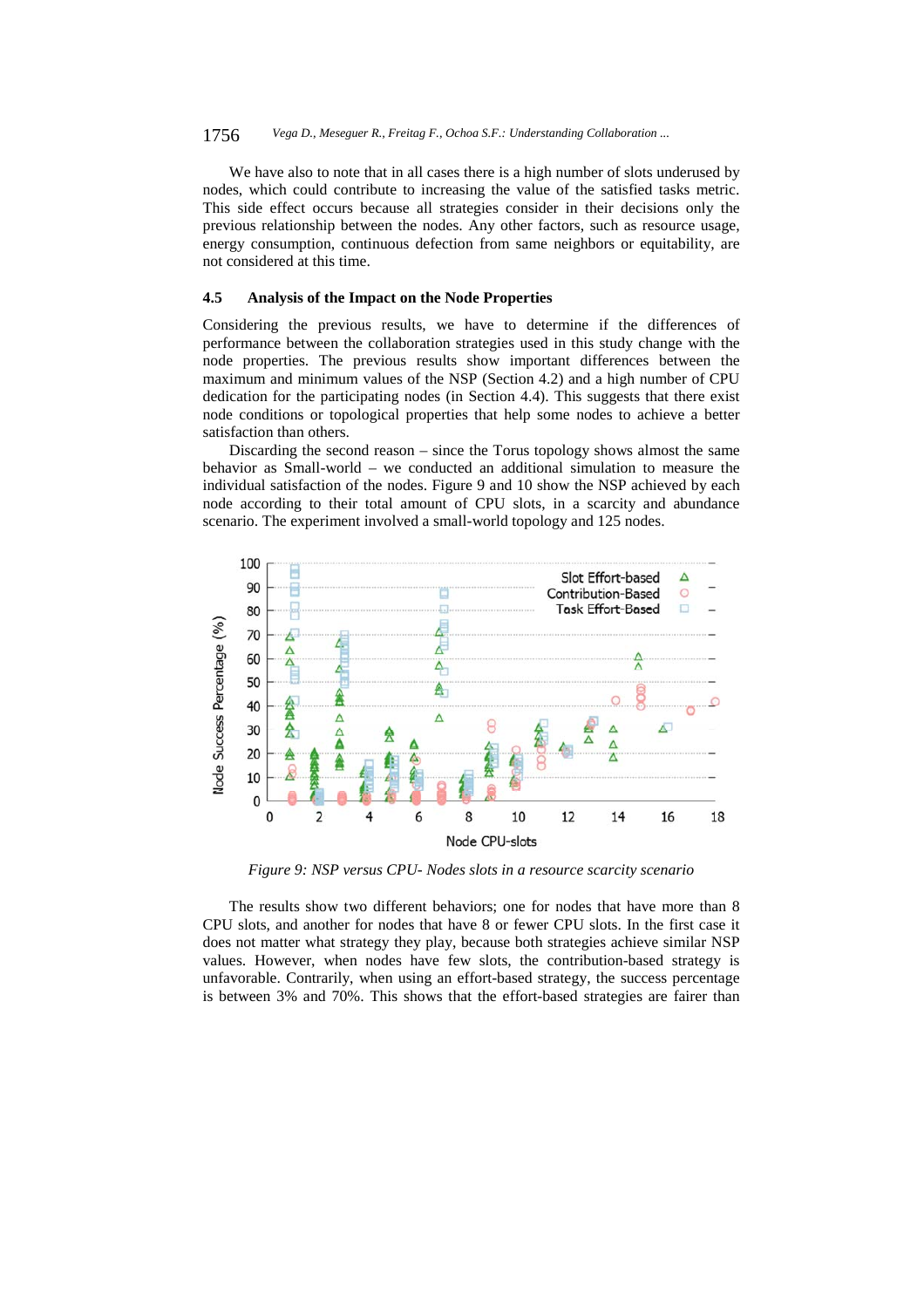contribution-based strategies, when they are used in volunteer computing environments with heterogeneous participants (in terms of resources).



*Figure 10: NSP versus CPU-slots of the nodes in a resource abundance scenario* 

Although in resource abundance scenarios the results follow the same behavioral pattern as in scarcity scenarios, the nodes with more resources (i.e., large nodes) behave differently. In abundance scenarios the NSP of these nodes show a low dispersion, which means that they are almost self-sufficient; therefore, these nodes provide and request few slots to the environment jeopardizing the collaboration process and the task accomplishment in small nodes.

#### **4.6 Mixing Contribution-Based Strategies and Slot Effort-Based Incentives**

The previous results allow us to understand the impact produced by the use of a particular collaboration strategy in a volunteer computing scenario. However, in several volunteer computing scenarios the application designer cannot ensure that all nodes will use the same collaboration strategy. Therefore, it is also important to understand the behavior of the cooperation coefficient when we have heterogeneity of collaboration strategies in the environment. Although that study is part of the future work, this section presents some preliminary results.

Figure 11 shows the cooperation coefficient and NSP when the collaboration environment involves different percentages of nodes playing contribution-based and slot effort-based strategies. For example, 40% / 60% means that 40% of nodes are playing a contribution-based strategy and 60% are playing the slot effort-based strategy. The simulation considered a resource abundance scenario with a Torus topology. These results indicate that the minimal and average value of NSP tends to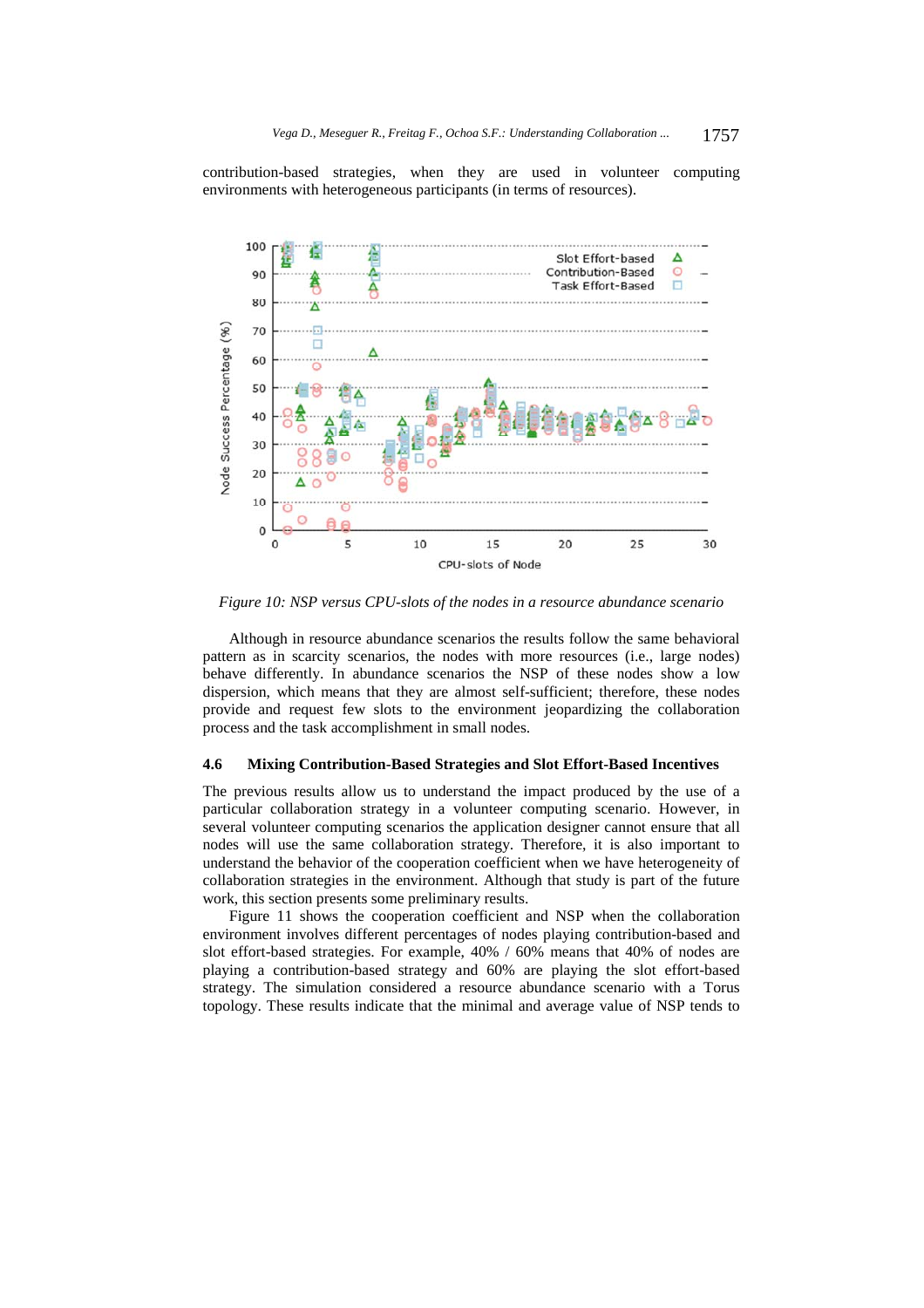improve with the percentage of nodes playing an effort-based strategy. Particularly, the collaboration environment shows two different behaviors depending on whether the percentage of the nodes playing effort-based strategies is below or over 60%. If that percentage is at least 60% (indicated in Fig. 11 as *40% / 60%* or higher), the cooperation coefficient and the NSP tend to be similar. In addition, these values are always over the same metrics but for the other observed segment.



*Figure 11: Cooperation coefficient and NSP mixing collaboration strategies* 

Although these results are still preliminary, they indicate that if the volunteer computing environment allows the use of heterogeneous collaboration strategies, the designer of these applications should try to ensure that the environment keeps at least 60% of nodes playing a slot effort-based strategy. That percentage seems to be the minimal threshold to ensure a good level of cooperation among nodes and also fairness of the volunteer computing environment.

# **4.7 Analysis of Uncertainty on Effort-based Incentives**

In practical terms, one limitation of effort-based strategies is that participants must somehow know the maximum number of slots or tasks that other participants can assume in order to evaluate their effort ratio. Two basic approaches can be used to address this issue:

 *Direct or indirect measuring:* This approach requires to install a specific program on peer computers to measure and report their maximum capabilities. However, this is costly in terms of processing time; therefore most systems use indirect measures to infer the capabilities of other nodes. The main problem with using inference is that such a process could be inaccurate, and therefore the system could promote the use of incentive mechanisms that are not suitable for such a scenario.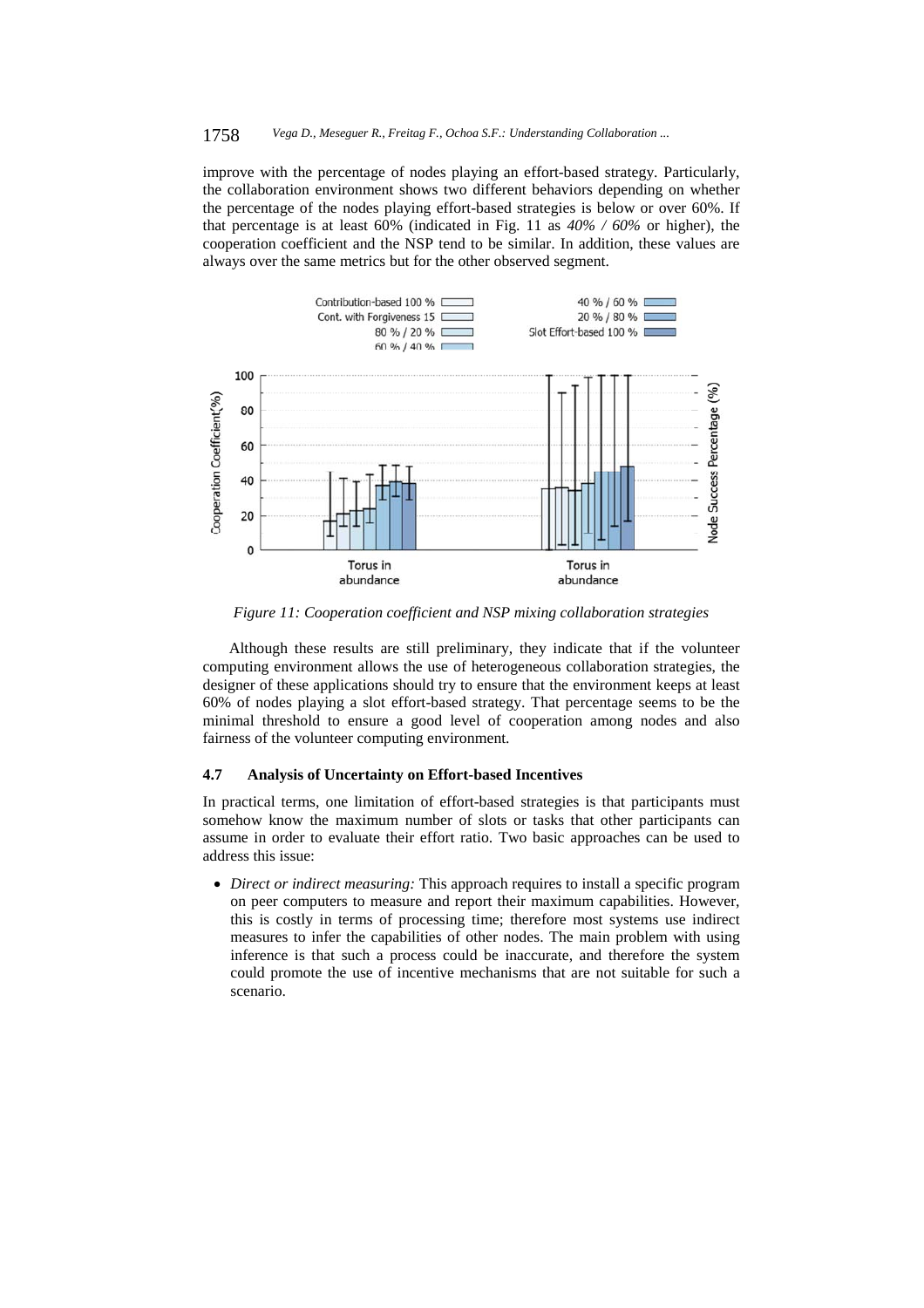*Node self-reporting:* In this technique, the nodes announce their maximum capabilities each time they make a new request for slots or tasks. Honesty is a key aspect here. Nodes with many resources could try to trick the incentive mechanism, announcing less CPU slots than what they actually have, making the effort evaluation higher.

Figure 12 shows the cooperation coefficient of each effort-based strategy in a Torus network with abundance of resources. In each experiment, we forced a percentage of uncertainty – from 5% to 20% – on the nodes' maximum CPU slots for sharing.



*Figure 12: Results of study of uncertainty in the estimation of number of slots* 

By analyzing these results we can see few variations in terms of node cooperation coefficient and node success percentage. The errors in the node effort estimation seem to make no difference in the node's willingness to collaborate nor on the success of the collaboration process.

The malicious behavior of some nodes, when they self-report their own limits, can be analyzed using the results shown in Figure 13 and Table 2. Figure 13 indicates the NSP and table 2 shows envy-fairness of *liar* and *trustworthy* nodes, when all of them play the same collaboration strategy in a Torus network with resource abundance. During the experiment, we selected a percentage of nodes (from 5% to 20%), named *liars*, which report less than their maximum CPU slots – from 1 to 3 in scarcity scenarios and from 1 to 6 in abundance – in order to be better evaluated by their partners.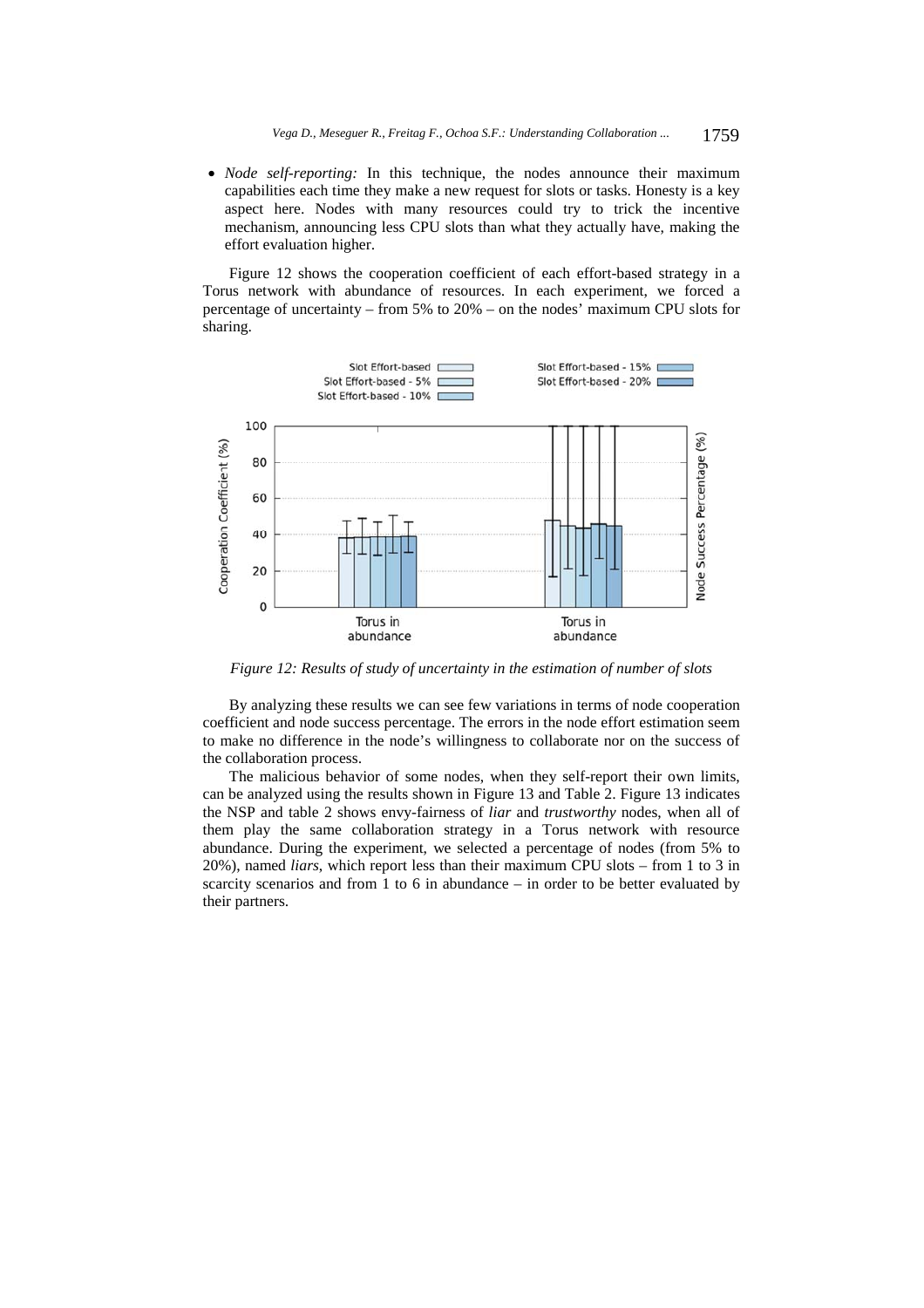

*Figure 13: Node success percentage for trustworthy and liar nodes* 

Even if the liar nodes gain a better reputation during the first rounds, the results in Figure 13 show that there is no advantage for lying instead of truly reporting the node's maximum CPU slots. Although there is a small advantage to liar nodes when the percentage of these nodes is small, such a tendency decreases (until disappearing) when the percentage of liar nodes increases. Table 2 shows these results. There we can also see that if the environment has a 20% of liars, the envy-fairness metric becomes similar for trustworthy and liar nodes.

| <b>Strategy</b>             | <b>Trustworthy Nodes</b> |      |      | <b>Liar Nodes</b> |      |      |
|-----------------------------|--------------------------|------|------|-------------------|------|------|
|                             | Min                      | Max  | Avg  | Min               | Max  | Avg  |
| Slot Effort-based           | $-0.43$                  | 0.63 | 0.00 |                   |      |      |
| Slot Effort-based $-5\%$    | $-0.50$                  | 0.65 | 0.00 | 0.00              | 0.56 | 0.18 |
| Slot Effort-based $-10\%$   | $-0.31$                  | 0.62 | 0.00 | $-0.14$           | 0.61 | 0.03 |
| Slot Effort-based $-15%$    | $-0.36$                  | 0.66 | 0.00 | $-0.25$           | 0.48 | 0.01 |
| $Slot$ Effort-based $-20\%$ | $-0.32$                  | 0.64 | 0.00 | $-0.34$           | 0.63 | 0.00 |

*Table 2: Envy-fairness of trustworthy and liar nodes* 

# **5 Conclusions and Future Work**

The volunteer computing paradigm tends to be used more and more to support fully distributed collaborative systems; for instance those supporting loosely-coupled mobile work and crowdsensing. Various other studies have analyzed several aspects of this paradigm and have provided interesting proposals to make the collaboration process more efficient and effective. However, there is no clear understanding on the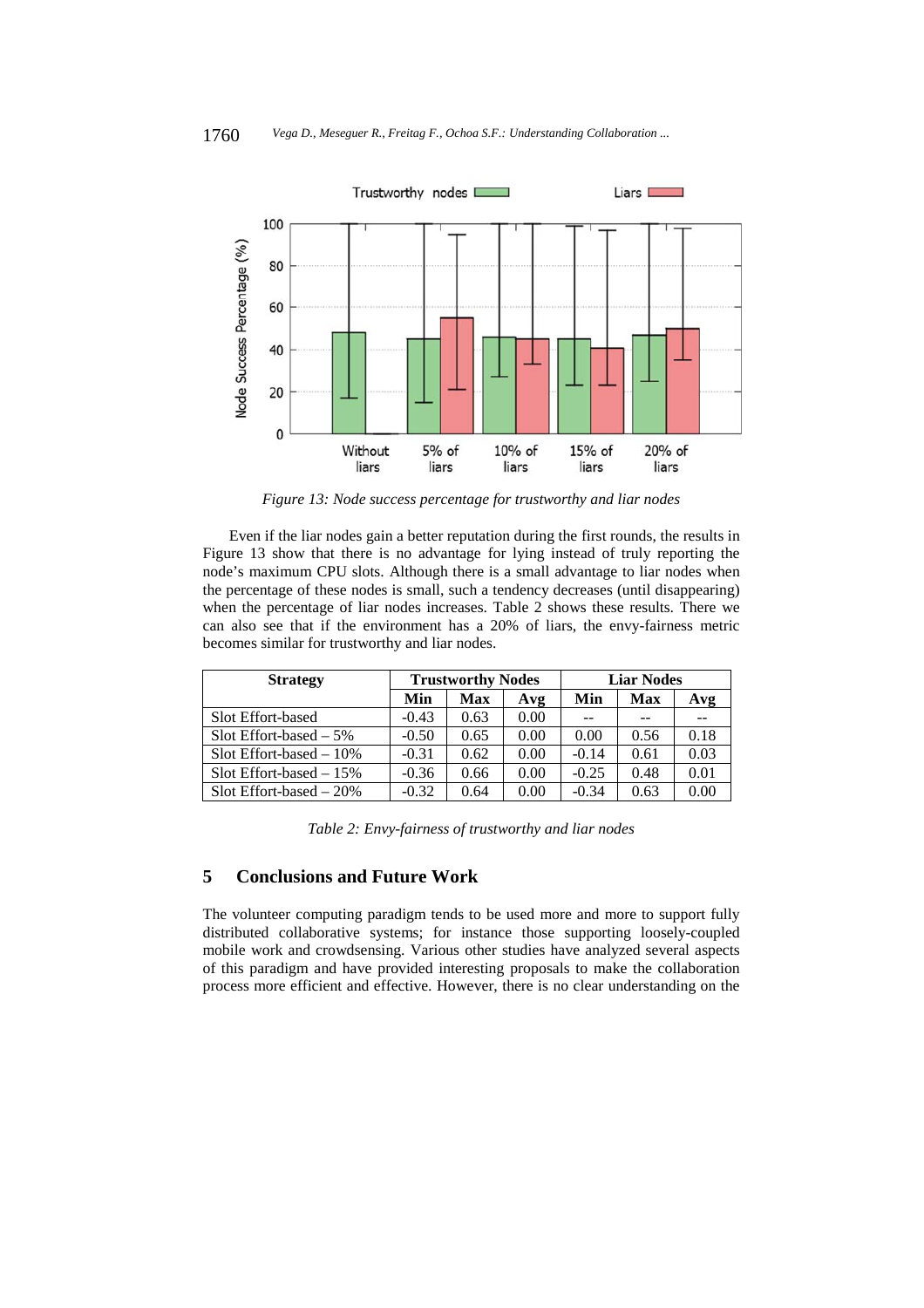impact the collaboration strategy used by the participants has on the performance and fairness of the whole system.

The lack of knowledge on this aspect makes designers of these applications usually adopt a conservative attitude in their designs in order to avoid jeopardizing the availability of local resources to address the local needs of each node. Although the nodes having this attitude usually do not intend to take advantage of resources shared by other nodes, their lack of solidarity promotes the underuse of the devices' local resources and reduces the effectiveness of these solutions.

The study presented in this paper provides evidence that indicates that it is possible to generously share resources with others without putting at risk the local resources required for the local tasks. This study analyzed, based on simulations, different strategies for incentivizing collaboration in a resource sharing ecosystem. The impact of using contribution-based and effort-based incentives was compared in scenarios with abundance and scarcity of resources, and also involving two wellknown network topologies. The result trends were similar in both network topologies, which means that this variable has a minor influence the collaboration process.

When an effort-based strategy was used, the nodes showed a higher willingness to collaborate, no matter how many resources they have. Moreover, the collaboration process was fair for most nodes, regardless of the amount of resources that they have to share with others. However, when a contribution-based strategy was used, the nodes tended to cooperate only with their equals in terms of available resources. This makes the collaboration process unfair, mainly for small nodes that cannot make important contributions.

The results also allow us to identify that the effectiveness and usefulness of the collaboration process improves by reducing the size of the shared resources. These are important findings that allow software designers to deal with the dilemmas presented in the introduction section.

In global terms, the number of satisfied tasks after a collaboration process is higher in contribution-based strategies, because the nodes are self-providing the resources they need. This leads the system to have many underused resources, since a significant number of nodes do not have enough CPU slots to share, which would allow other nodes to address their tasks. Thus, the resource sharing ecosystem becomes an inequitable system where unique benefiters are powerful nodes that have enough resources to do their tasks and only occasionally collaborate with others. Collective satisfaction is achieved when most nodes are satisfied, although the percentage of success in the system is lower. It can only happen when all nodes can be equally graded, like when effort-based strategies are used.

The differences between contribution-based and effort-based strategies concern only participants with scarce resources. Nevertheless, in effort-based strategies the cooperation relationship is fairer, giving powerless nodes the opportunity to fulfill their resource needs.

In this study we also checked if it was necessary to precisely know the total amount of resources that other nodes have in order to use the proposed effort-based sharing incentives. Even if there are selfish nodes that lie about their own resources, the rest of the participants collectively behave as if there are no liar nodes. It does not mean however, that liar nodes cannot punctually obtain a small advantage.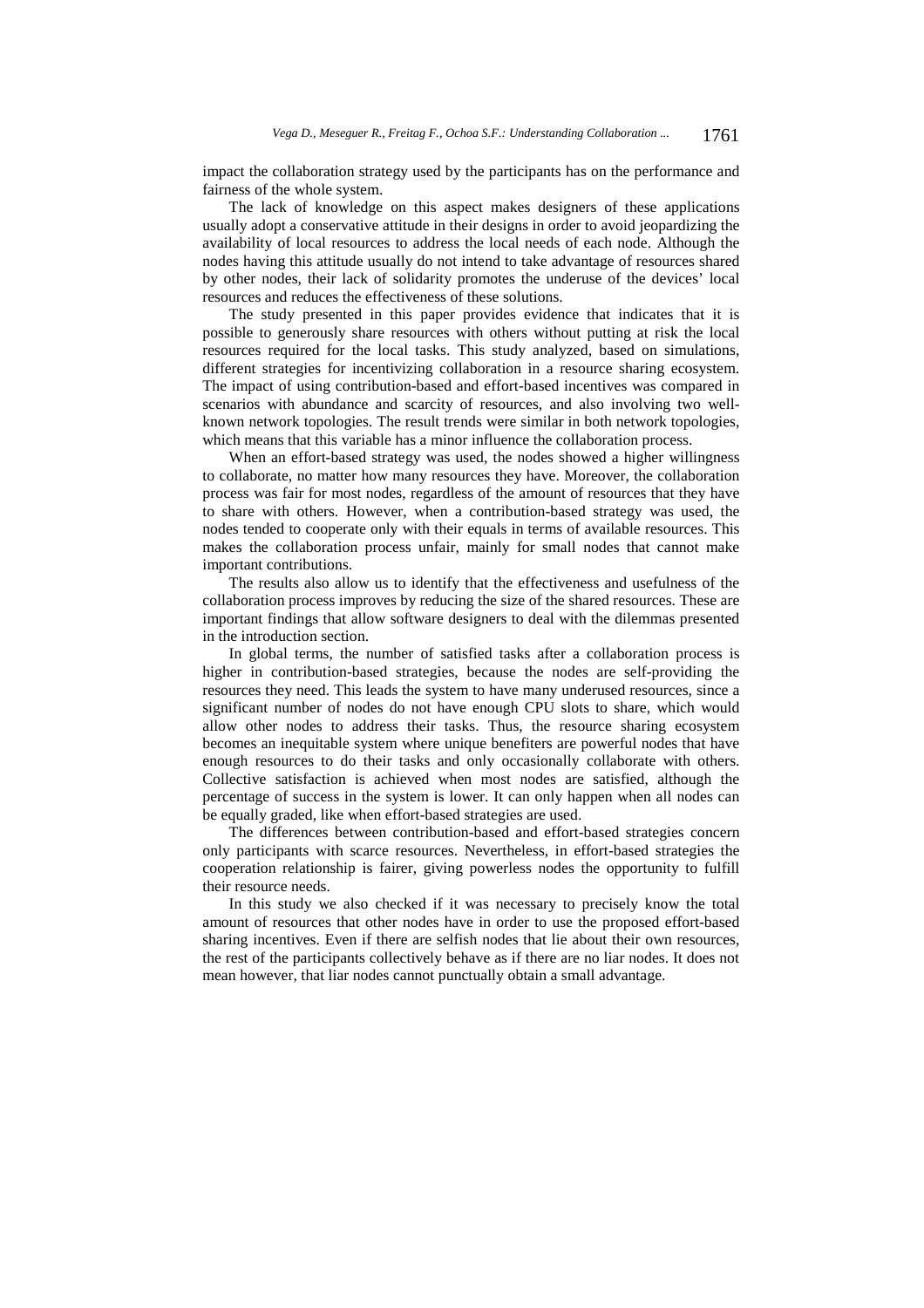#### 1762 *Vega D., Meseguer R., Freitag F., Ochoa S.F.: Understanding Collaboration ...*

The lack of global envy-freeness has also been checked during the envy-fairness study. Furthermore, we have given an upper bound in the percentage of envious nodes in each experiment – notice that all nodes with negative envy-fairness are envious of (at least) one neighbor, while all nodes with positive envy-fairness do not have to be envy-free. The later results on the influence of node properties show that fairness does not depend on network topology, but on the amount of resources shared by the nodes and the nodes willingness to collaborate.

Summarizing, effort-based incentives are good strategies to be used in volunteer computing, since they help nodes with scarce resources to improve their satisfaction without harming powerful devices. However, it generates a feeling of envy among large contributors (i.e., powerful resources). Evaluating such an effort in terms of number of tasks will further improve the number of satisfied tasks per node; however it generates even more inequity.

Perhaps the main drawback to the model is the fact that the network structure is considered static. In most P2P and ad hoc networks, the network topology evolves continuously. The next step in this research considers improving the topological model to consider the dynamism of these networks. Similarly, we have considered only one type of resources and a simple task model. It helped us to infer our conclusions in a very fair and clear way, but real-scenarios may not resemble the simulated model. The future work also considers the use of real messages and task traces from real resource sharing applications.

Finally, as a way to close the validation cycle we plan to verify these findings in several real-world deployments. Various research testbeds, such as CONFINE and Clommunity projects, give us the opportunity to test such collaboration strategies with real users and applications.

# **Acknowledgements**

This work was partially supported by Fondecyt (Chile) No. 1120207, and by the European Community through the projects Community Networks Testbed for the Future Internet (CONFINE): FP7-288535, A Community Networking Cloud in a Box (Clommunity): FP7-317879, and also by Spanish government under contract TIN2013-47245-C2-1-R, and also by the Generalitat de Catalunya as a Consolidated Research Group 2014-SGR-881.

# **References**

[Axelrod, 80] Axelrod, R.: Effective Choice in the Prisoner's Dilemma. In: The Journal of Conflict Resolution. 24, 1 (1980) 3-25

[Axelrod, 84] Axelrod, R.; The Evolution of Cooperation. New York, Basic Books (1984)

[Anderson, 04] Anderson, D.P.: BOINC: A system for public-resource computing and storage. In: Proc. IEEE/ACM Workshop on Grid Computing (2004) 4-10

[Barabási and Albert, 99] Barabási, A.L., Albert, R.: Emergence of scaling in random networks. Science 286, 5439 (1999) 509-512

[Barabási, 02] Barabási, A.L.: Linked: The new science of networks. Perseus Publishing (2002)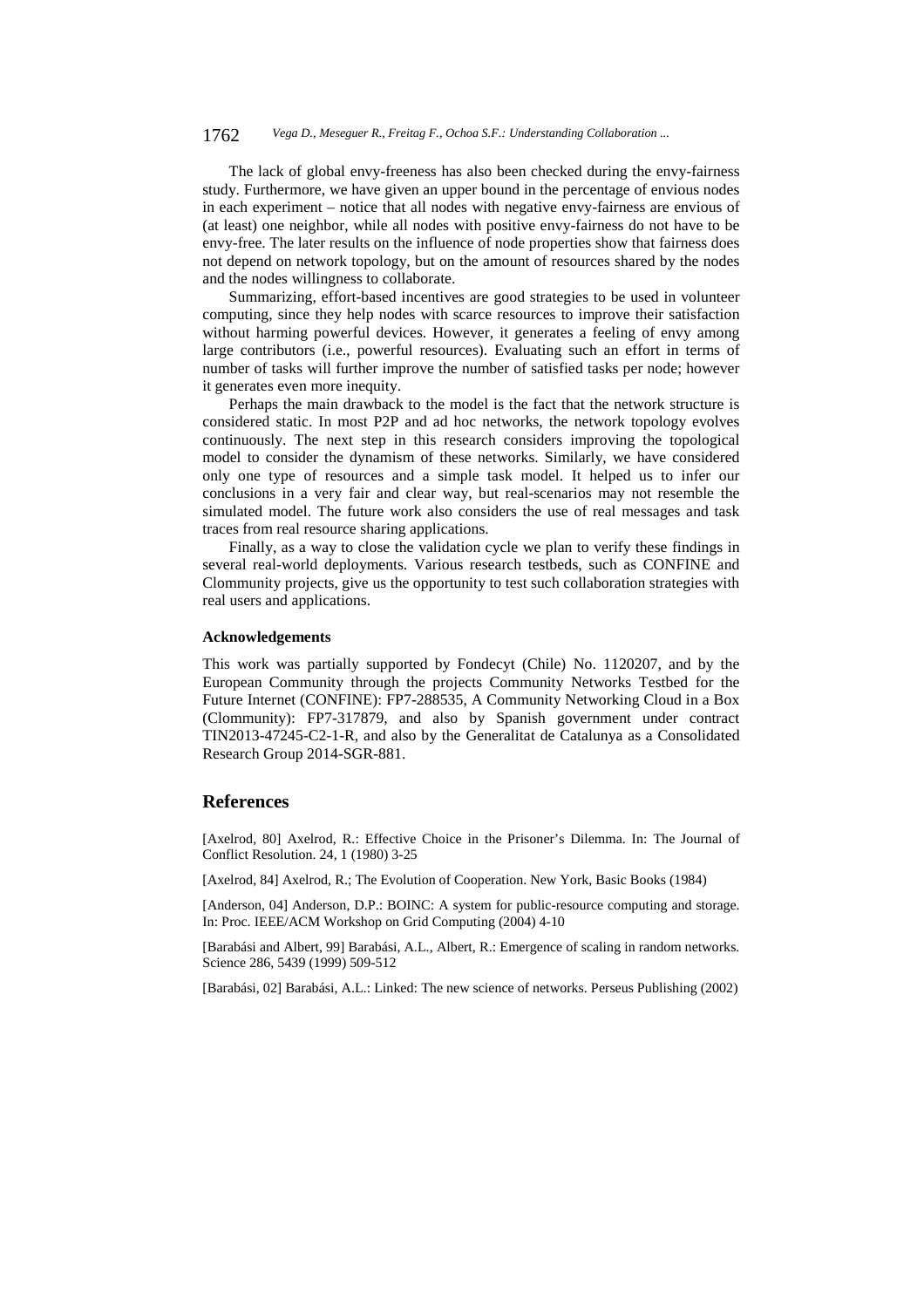[Bharambe et al., 06] Bharambe, A.R., Herley, C., Padmanabhan, V.N.: Analyzing and improving a BitTorrent networks performance mechanisms. In: Proc. of IEEE INFOCOM'06 (2006) 1-12

[Bittencourt et al., 12] Bittencourt, L.F., Miyazawa, F.K., Vignatti, A.L.: Distributed load balancing algorithms for heterogeneous players in asynchronous networks. J. UCS 18, 20 (2012) 2771-2797

[Campbell et al., 06] Campbell, A.T., Eisenman, S.B., Lane, N.D., Miluzzo, E., Peterson, R.A.: People-centric urban sensing. In: Proc. ACM Workshop on Wireless Internet (WICON'06) (2006)

[Cankar et al., 13] Cankar, M., Artac, M., Sterk, M., Lotric, U., Slivnik, B.: Co-allocation with collective requests in grid systems. J. UCS 19, 3 (2013) 282-300

[Chandra and Weissman, 09] Chandra, A.,Weissman, J.: Nebulas: Using distributed voluntary resources to build clouds. In: Proc. of Conf. on Hot Topics in Cloud Computing. (HotCloud'09), USENIX (2009)

[Chard et al., 12] Chard, K., Bubendorfer, K., Caton, S., Rana, O.: Social cloud computing: A vision for socially motivated resource sharing. IEEE Transactions on Services Computing 5, 4 (2012) 551-563

[Chen et al., 10] Chen, X., Jiang, Y., Chu, X.: Measurements, analysis and modeling of private trackers. In: Proc. IEEE Int. Conf. on Peer-to-Peer Computing (P2P'10) (2010) 1-10

[Chmaj and Walkowiak, 12] Chmaj, G., Walkowiak, K.: Decision strategies for a P2P computing system. J. UCS 18, 5 (2012) 599-622

[Cohen, 08] Cohen, B.: The BitTorrent Protocol Specification, Jan. 2008. Available at: http://www.BitTorrent.org/beps/bep\_0003.html. Last visit: Jan 2014.

[Cunsolo et al., 09] Cunsolo, V.D., Distefano, S., Puliato, A., Scarpa, M.: Volunteer computing and desktop cloud: The cloud@home paradigm. In: Proc. IEEE Int. Symposium on Network Computing and Applications (NCA'09) (2009) 134-139

[Fan et al., 06] Fan, B., Chiu, D.m., Lui, J.: The delicate tradeoffs in BitTorrent-like file sharing protocol design. In: Proc. IEEE Int. Conf. on Network Protocols (ICNP'06) (2006) 239-248

[Feldman and Lai, 11] Feldman, M., Lai, J.: Mechanisms and impossibilities for truthful, envyfree allocations. In: Proc. of Int. Conf. on Algorithmic Game Theory (SAGT'12) (2012) 120- 131

[Ganti et al., 11] Ganti, R., Ye, F., Lei, H.: Mobile crowdsensing: current state and future challenges. IEEE Communications Magazine 49, 11 (2011) 32-39

[Hardin, 68] Hardin, G.: The tragedy of the commons. Science 162, 3859 (1968) 1243-1248

[Jia et al., 11a] Jia, A., D'Acunto, L., Meulpolder, M., Pouwelse, J., Epema, D.H.J.: BitTorrent's dilemma: Enhancing reciprocity or reducing inequity. In: IEEE Consumer Communications and Networking Conference (CNCC'11) (2011) 705-709

[Jia et al., 11b] Jia, A.L., Rahman, R., Vinkó, T., Pouwelse, J.A., Epema, D.H.J.: Fast download but eternal seeding: The reward and punishment of sharing ratio enforcement. In: Peer-to-Peer Computing (P2P'11) (2011) 280-289

[Kannan et al., 11] Kannan, S., Gavrilovska, A., Schwan, K.: Cloud4home - Enhancing data services with @home clouds. In: Proc. Int. Conf. on Distributed Computing Systems (ICDCS'11) (2011) 539-548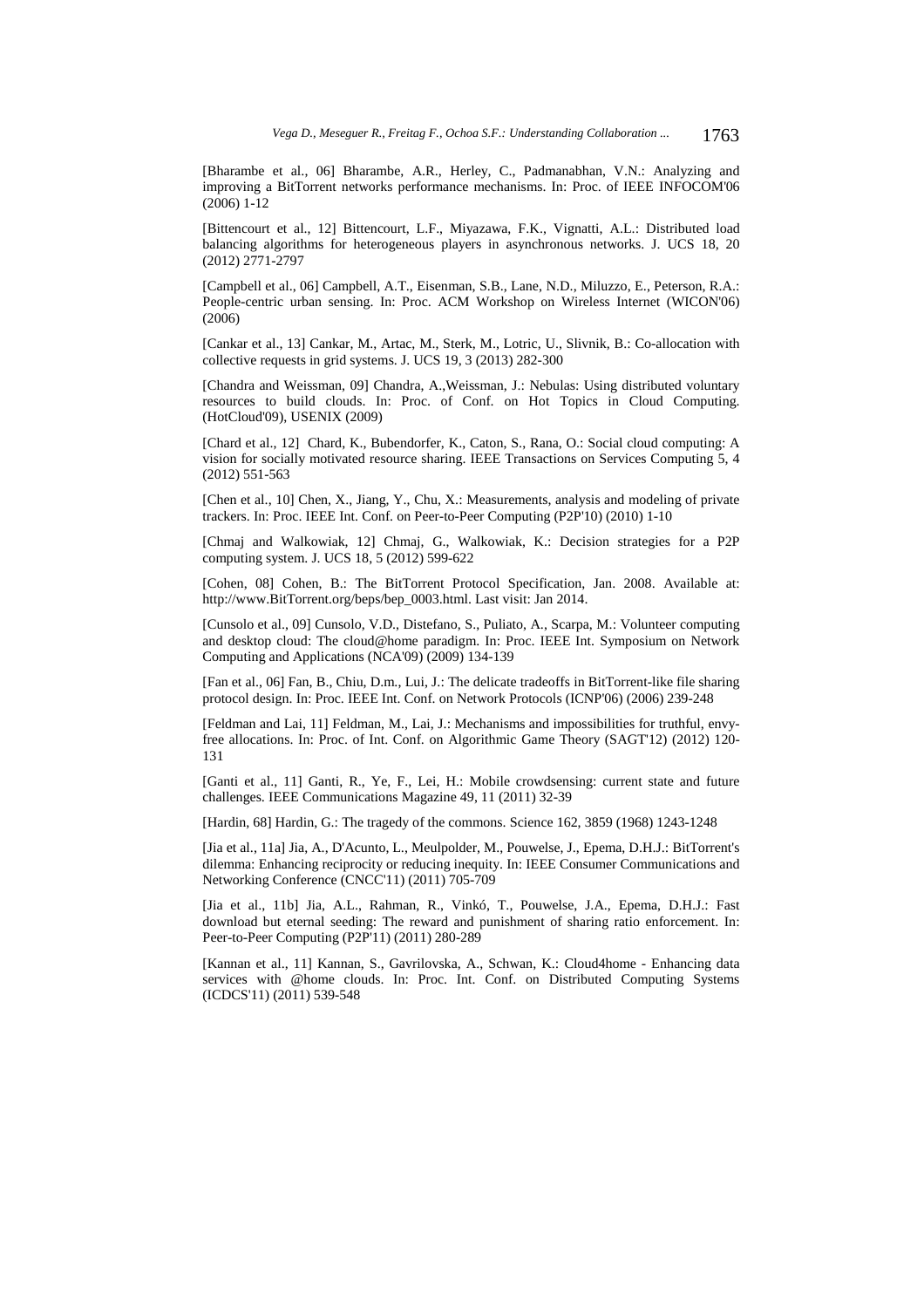[Lazaro et al., 09] Lazaro, D., Marques, J.M., Jorba, J.: Towards an architecture for service deployment in contributory communities. International Journal of Grid and Utility Computing 1, 3 (2009) 227-238

[Legout et al., 07] Legout, A., Liogkas, N., Kohler, E., Zhang, L.: Clustering and sharing incentives in BitTorrent systems. ACM SIGMETRICS Performance Evaluation Review 35, 1 (2007) 301-312

[Levin et al., 08] Levin, D., LaCurts, K., Spring, N., Bhattacharjee, B.: BitTorrent is an auction: Analyzing and improving BitTorrent's incentives. ACM SIGCOMM Computer Communication Review 38, 4 (2008) 243-254

[Mislove et al., 07] Mislove, A., Marcon, M., Gummadi, K.P., Druschel, P., Bhattacharjee, B.: Measurement and analysis of online social networks. In: Proc. ACM SIGCOMM Conf. on Internet Measurement. (IMC'07) (2007) 29-42

[Monares et al., 11] Monares, A., Ochoa, S.F., Pino, J.A., Herskovic, V., Rodriguez-Covili, J., Neyem, A.: Mobile computing in urban emergency situations: Improving the support to firefighters in the field. Expert Systems with Applications 38, 2 (2011) 1255-1267

[Ochoa et al., 11] Ochoa, S., Bravo, G., Pino, J., Rodrguez-Covili, J.: Coordinating looselycoupled work in construction inspection activities. Group Decision and Negotiation 20, 1 (2011) 39-56

[Piatek et al., 07] Piatek, M., Isdal, T., Anderson, T.E., Krishnamurthy, A., Venkataramani, A.: Do incentives build robustness in BitTorrent? In: Proc. Symposium on Networked Systems Design and Implementation (NSDI'07) (2007)

[Poundstone, 92] Poundstone, W.: Prisoner's dilemma. Anchor Books (1992)

[Rahman et al., 10] Rahman, R., Meulpolder, M., Hales, D., Pouwelse, J., Epema, D., Sips, H.: Improving efficiency and fairness in P2P systems with effort-based incentives. In: Proc. IEEE Int. Conf. on Communications (ICC'10) (2010) 1-5

[Rand et al., 09] Rand, D.G., Dreber, A., Ellingsen, T., Fudenberg, D., Nowak, M.A.: Positive interactions promote public cooperation. Science 325, 5945 (2009) 1272-1275

[Santos et al., 13] Santos, A., Anta, A.F., Fernández, L.L.: Quid Pro Quo: A mechanism for fair collaboration in networked systems. PloS one 8, 9 (2013) e66575

[Sarmenta and Hirano, 99] Sarmenta, L.F.G., Hirano, S.: Bayanihan: Building and studying web-based volunteer computing systems using java. Future Generation Computer Systems 15, 5-6 (1999) 675-686

[Seung et al., 05] Seung, J. and Mustaque, A.: Incentives in BitTorrent induce free riding. In: Proc. of ACM SIGCOMM Workshop on Economics of peer-to-peer systems (P2PECON'05) (2005) 116-121

[Sirivianos et al., 07] Sirivianos, M., Park, J.H., Chen, R., Yang, X.: Free-riding in BitTorrent networks with the large view exploit. In: Proc. Int. Workshop on Peer-To-Peer Systems (IPTPS'07) (2007)

[Vega et al., 11] Vega, D., Medina, E., Messeguer, R., Royo, D., Freitag, F., Ochoa, S.F., Pino, J.A.: Characterizing the effects of sharing hardware resources in mobile collaboration scenarios. In: Proc. of Int. Conf. on Computer Supported Cooperative Work in Design. (CSCWD'11) (2011) 465-472